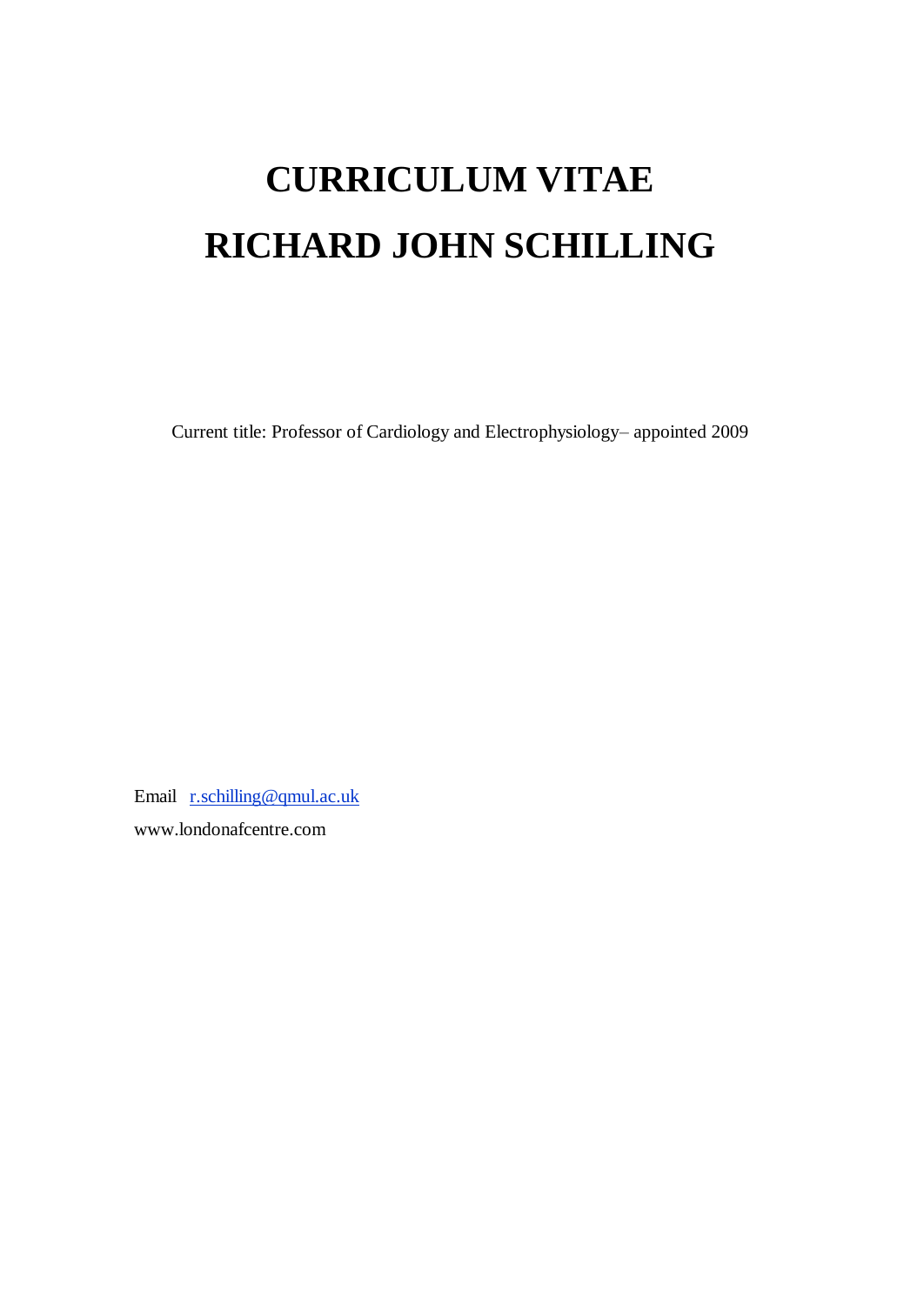## RICHARD JOHN SCHILLING

| Date of Birth:            | 12 May 1966                                                |
|---------------------------|------------------------------------------------------------|
| Age:                      | 48 Years                                                   |
| Nationality:              | <b>British</b>                                             |
| <b>Marital Status:</b>    | Married                                                    |
| Address :                 | London AF centre                                           |
|                           | $2nd$ Floor St Olaf House                                  |
|                           | 27 Tooley St                                               |
|                           | SE217BD                                                    |
| Work Telephone No:        | 0207 2342497                                               |
| Pre-University Education: | Forest School, London E17                                  |
| Medical School:           | St. Thomas' Hospital Medical School                        |
| August 1983 - July 1989   | London                                                     |
| Qualifications:           | M.B., B.S. (London) July 1989                              |
|                           | M.R.C.P. (UK.) February 1992                               |
|                           | MD (London) October 1999                                   |
|                           | <b>CCST</b> August 2000                                    |
|                           | <b>FESC 2008</b>                                           |
| Prizes and Awards:        | British Cardiac Society Young Research Workers'            |
|                           | <b>Competition Winner 1998</b>                             |
|                           | Rudolph Virchow award for outstanding innovation in        |
|                           | electrocardiology - awarded by the university of Berlin at |
|                           | the 1999 world congress of electrophysiology               |
|                           | Oliver Sharpey Lecture and Prize 2011                      |
| <b>GMC</b> Registration:  | Full 1.8.90 (No. 3338881)                                  |
| Society memberships:      | <b>British Cardiovascular Society</b>                      |
|                           | Heart Rhythm UK                                            |
|                           | <b>Heart Rhythm Society</b>                                |
|                           | <b>European Cardiac Society</b>                            |
|                           | European Heart Rhythm Association                          |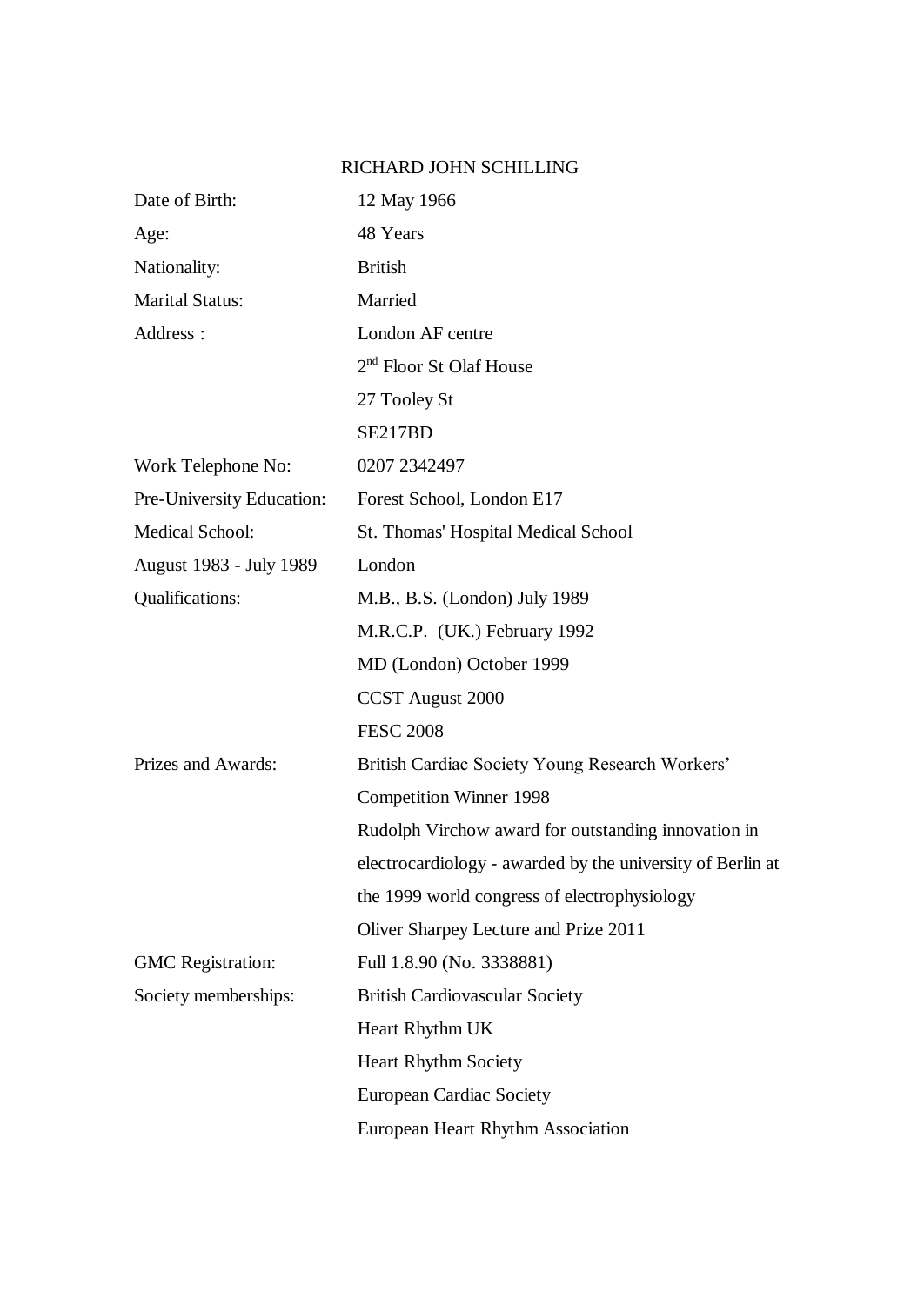# European Cardiac Arrhythmia Society

| Non-clinical | Transformation lead for research Barts Heart Centre 2013 -2014       |
|--------------|----------------------------------------------------------------------|
| activity     | Medical Director for the Arrhythmia Alliance 2015- present           |
|              | Founder and director London AF centre 2004-present                   |
|              | Director of strategy and commercial Barts Hospital 2015-present      |
|              | Director of research Barts Health cardiovascular clinical academic   |
|              | group 2012-2014                                                      |
|              | Member of national specialised services clinical reference group for |
|              | cardiovascular                                                       |
|              | NICOR research committee 2012-2014                                   |
|              | Member of NICE AF guideline development group 2012-2014              |
|              | Trustee of Arrhythmia Alliance 2012- present                         |
|              | Trustee of Atrial Fibrillation Association 2008-present              |
|              | NHS information centre Cardiac Expert Working Group 2008-            |
|              | present                                                              |
|              | Treasurer HRUK 2008-2012                                             |
|              | Lead for PBR and Tariff for HRUK 2006-2008                           |
|              | Council member for HRUK 2004-2008                                    |
|              | Committee member for national service framework chapter 8 2002-      |
|              | 2004                                                                 |
| Editorships  | Associate Editor Heart 2001-2004                                     |
|              | Editor of cardiac rhythm news                                        |
| Courses      | Course director City Basic EP course 2001-present                    |
|              | Course director City ICD course 2001 - present                       |
|              | <b>Course Director European Heart Rhythm Association Basic EP</b>    |
|              | course 2006-2014                                                     |
|              | Course Director 2009-2011 "Together we can" international AF         |
|              | ablation meeting                                                     |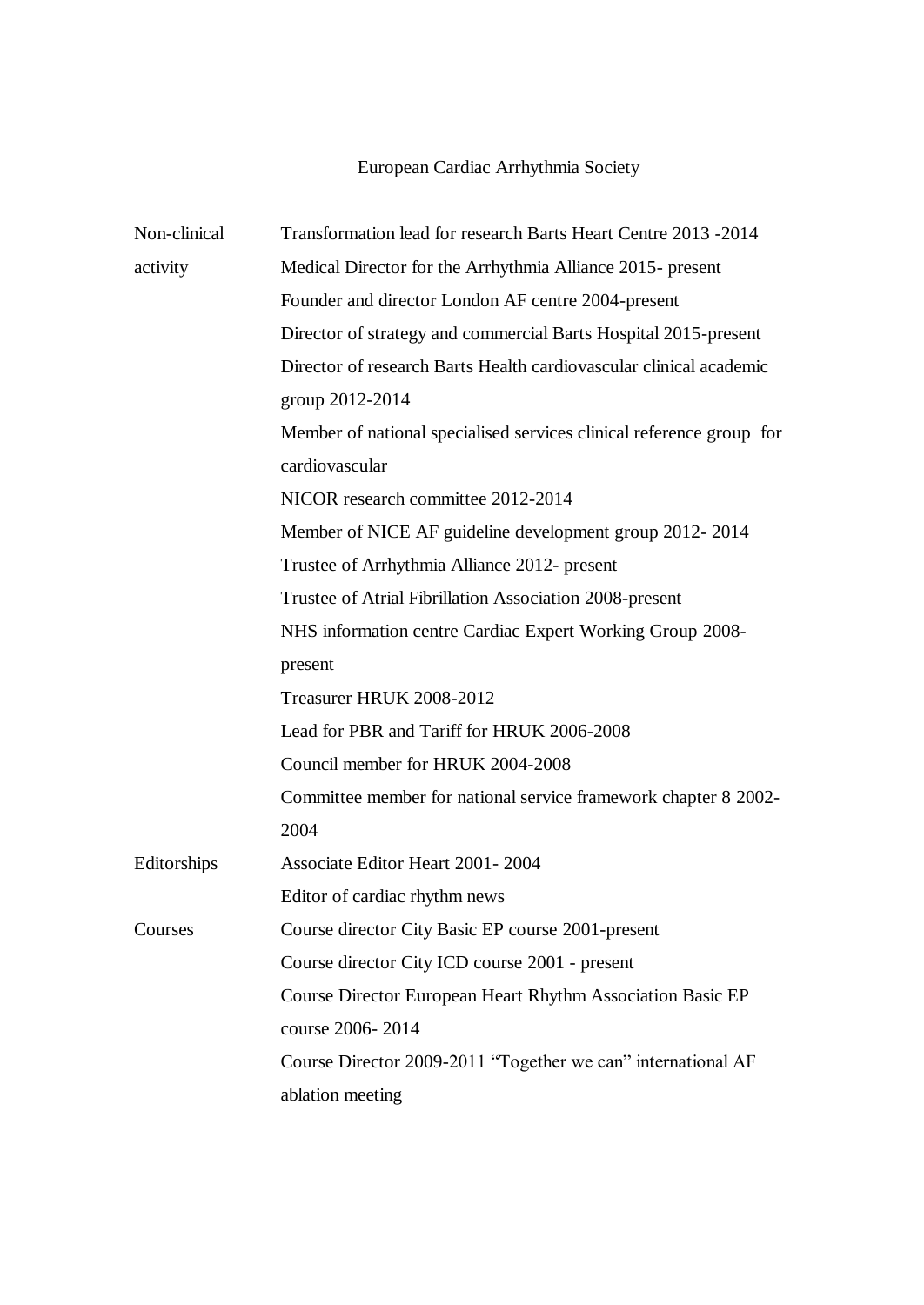#### PRESENT CLINICAL APPOINTMENT

Jan 2001 Consultant cardiologist, St Bartholomew's and Royal London Hospital and professor of cardiology and electrophysiology (appointed 2009), Queen Mary University of London

### PREVIOUS APPOINTMENTS

| October 1998 | SpR and Honorary Senior Registrar St. Mary's Hospital and        |
|--------------|------------------------------------------------------------------|
|              | Imperial College School of Medicine                              |
|              | Dr D.W Davies, Dr R.A Foale, Dr J. Mayet, Professor N.S. Peters, |
|              | Professor D. Sheridan                                            |
| Jan $1996 -$ | Honorary Senior Registrar and British Heart Foundation Junior    |
| Sept 1998    | Research Fellow Waller Department of Cardiology, St. Mary's      |
|              | Hospital and Imperial College School of Medicine                 |
|              | Dr D.W.Davies, Professor N.S. Peters                             |

Cardiology Registrar Rotation

| Nov 1994 -       | Registrar in Cardiology and General Medicine Castle Hill Hospital, |
|------------------|--------------------------------------------------------------------|
| Nov 1995         | Hull. Dr. G.C. Kaye                                                |
| Feb 1994 -       | Registrar in Cardiology and General Medicine Grimsby District      |
| Oct 1994         | Hospital, Grimsby. Dr R Bain                                       |
| Aug $1992 -$     | Registrar in Cardiology Hull Royal Infirmary, Hull.                |
| Jan 1994         | Dr M S Norell, Dr J L Caplin, Dr G C Kaye                          |
| Feb $1992 -$     | Royal Hallamshire Hospital, Sheffield. Senior S.H.O. General       |
| <b>July 1992</b> | Medicine Dr J L Maddocks, Dr Anderson.                             |
| Aug $1990 -$     | Medical S.H.O. Rotation. Rotating through Cardiology, Intensive    |
| Jan 1992         | Care, Gastroenterology, Rheumatology, Haematology, Geriatrics,     |
|                  | Hull Royal Infirmary, Hull.                                        |
| Feb 1990 –       | H.S. General Surgery, Royal Cornwall Hospital, Treliske, Truro. Mr |
| <b>July 1990</b> | C Rickford                                                         |
| Aug $1989 -$     | H.P. Renal and General Medicine, St. Thomas' Hospital, London.     |
| Jan 1990         | Dr. N Jones                                                        |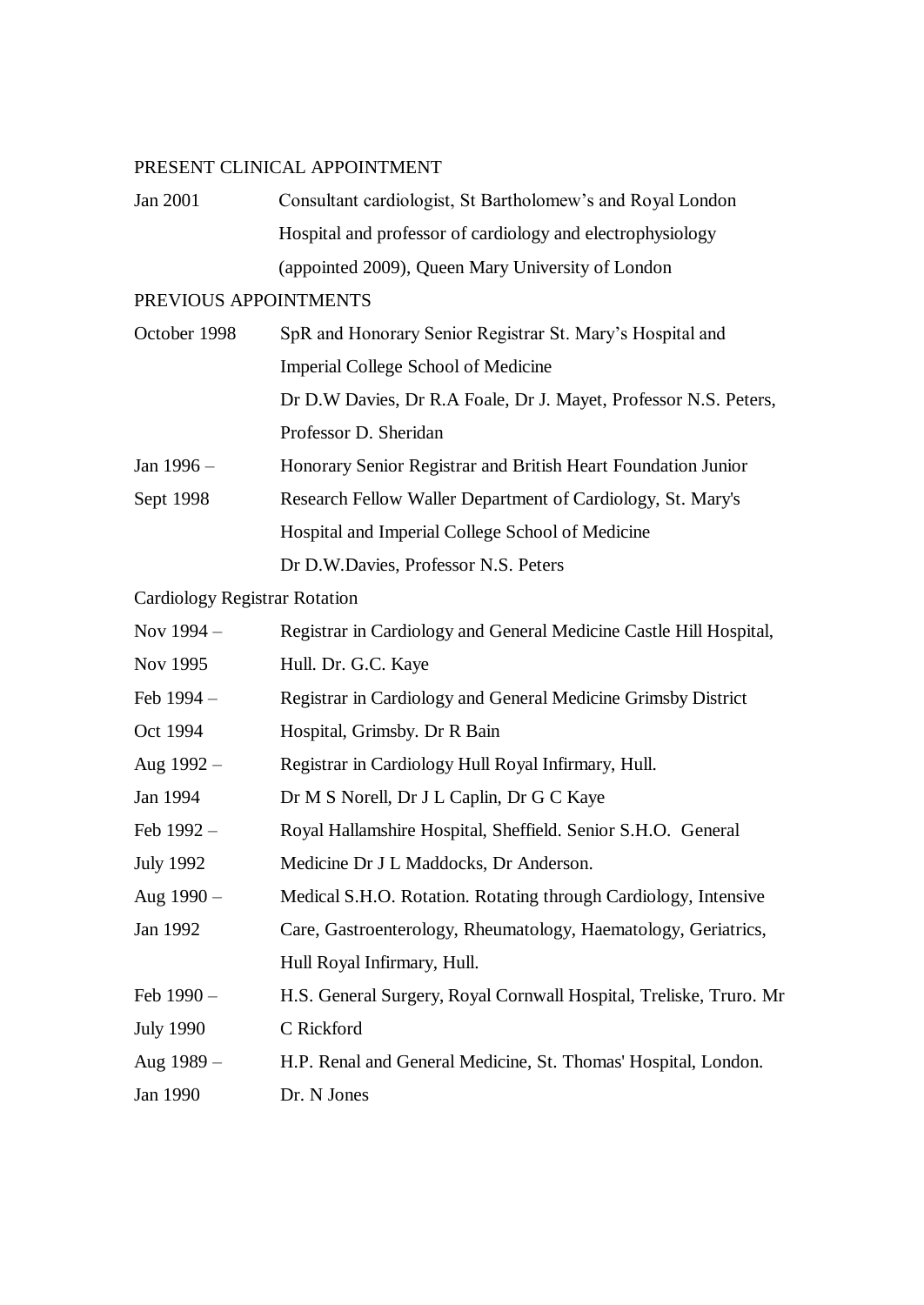#### CLINICAL EXPERIENCE

#### **Current Post**

I currently work as a consultant cardiologist at Barts Health NHS trust Hospital within the National Health Service. I have an unpaid position as Professor at Queen Mary University of London. I also see patients in clinics and on ward rounds at Whipps Cross Hospital. I also run a private practice the London AF centre.

#### Current practice

I was appointed as the second electrophysiologist at Barts Hospital at the beginning of 2001. At that time the department was a small one taking up 8 sessions in one catheter lab and had no complex ablation program. I established AF ablation at Barts in 2001 and developed the first dedicated persistent AF ablation program in the country. I then developed the London AF centre of which I am the director. I had the honour of training all of my colleagues who I work with at the London AF centre. The concept was of collaboration between clinical and research programs in the NHS and private sector. Clinical service was supported and grown by the presentation of clinical research and audit data both nationally and internationally. This led to a steady growth in referrals from both within our conventional referral region and from around the country and is now one of the largest AF ablation centres in the country. I started the biventricular pacing program at Barts in 2001 and have used a similar model of clinical research supporting excellence in clinical service to exponentially grow the implantable devices service. Improved patient referral was further supported by my establishing the first arrhythmia outreach clinic for Barts in 2003 and my colleagues have now followed my example and we now perform outreach clinics in all the referring hospitals within our region, supported by arrhythmia nurses. As a result Barts heart centre is one of the largest device implanting centres in the country and the only one to meet the implant rate target set by the NICE guidelines.

I have led a number of innovations including the establishment of the first 24/7 arrhythmia on call service in the country and acute arrhythmia centres taking direct paramedic triage patients with complete heart block or VT. I have also been involved in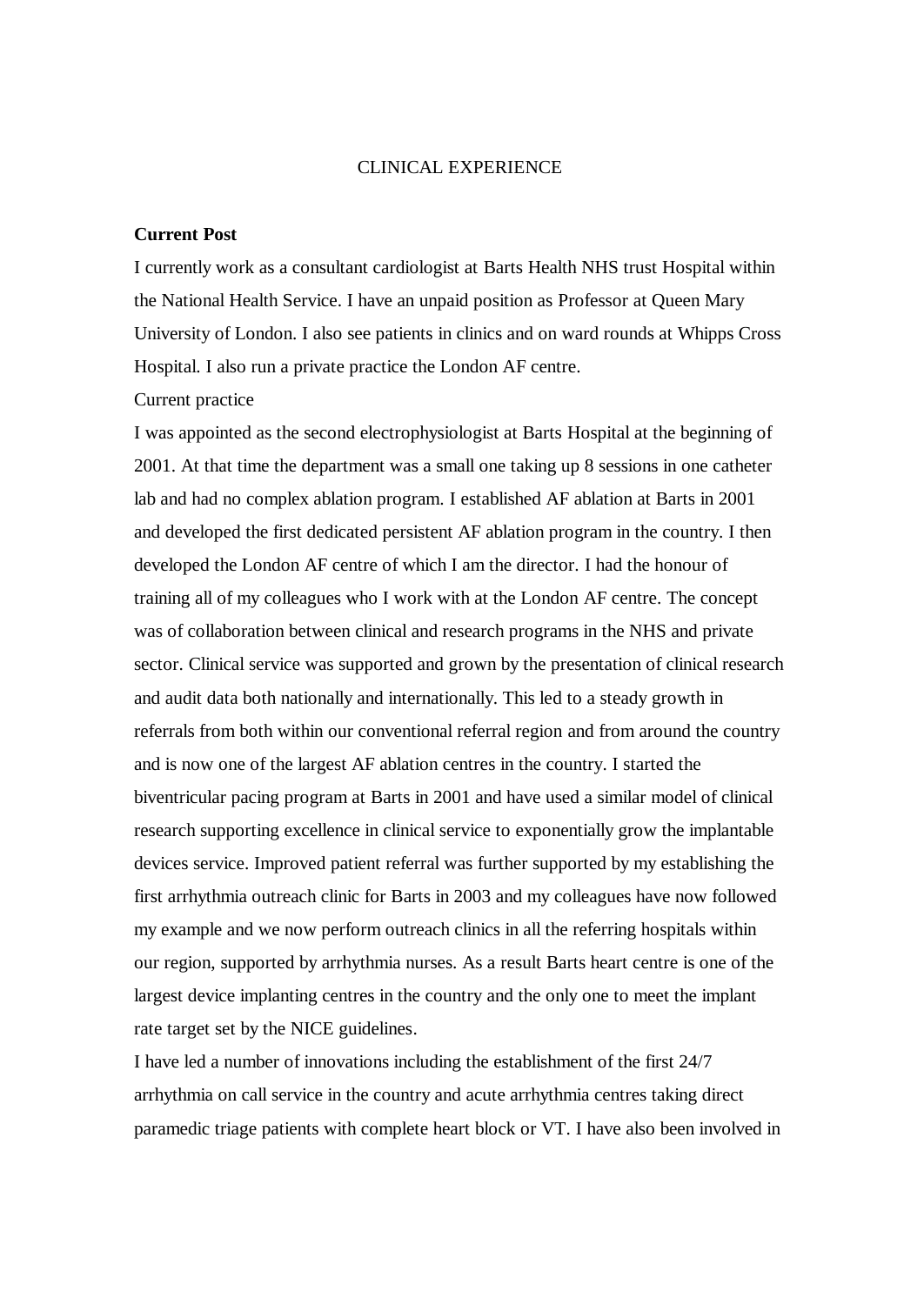the development of a number of novel technologies now currently in common use around the world including non-contact mapping, integration of 3D images into EP systems and robotic ablation systems. I developed techniques to reduce X-ray exposure to patients which means that my average X-ray time is lower than any other published data and for many complex AF ablation no X-rays are used at all.

#### Personal Experience

*Pacing and intracardiac defibrillator implantation:* I have been implanting both dual and single chamber pacemakers since 1992 and biventricular devices since 2001. My training in implantation of defibrillators began in 1994 and had the privilege of being trained when abdominal implantation of the defibrillator generator was commonplace and have been involved in defibrillator implantation during the evolution to sub-pectoral and then subcutaneous implantation.

*Electrophysiology/Ablation:* My clinical post involves >4 electrophysiology and ablation sessions a week. I am fully trained in all aspects of electrophysiology and catheter ablation and regularly perform transeptal puncture, atrial fibrillation and ventricular tachycardia ablation. I supervise and teach junior SpRs and consultant colleagues techniques for electrophysiology and ablation. My ex trainees are now leading heart rhythm specialists in teaching hosptials around the world.

I perform specialist arrhythmia clinics at St Barts and at Whipps Cross hospital and at the London AF centre,

#### **RESEARCH**

I was the director of research for cardiovascular at Barts Heart centre. During my appointment I have streamlined the peer review process and joined it with the basic science peer review group at William Harvey Research Institute to deliver peer review with a 10 day turn around. I have established a bi-monthly BRU seminar joint with WHRI which is stimulating translational research. I have collated data regarding all cardiovascular research at Barts Health and have been successful in obtaining additional funding support from CLRN based on Barts Health excellent recruitment rate to clinical trials. I have established a national arrhythmia multicentre trial group, which is currently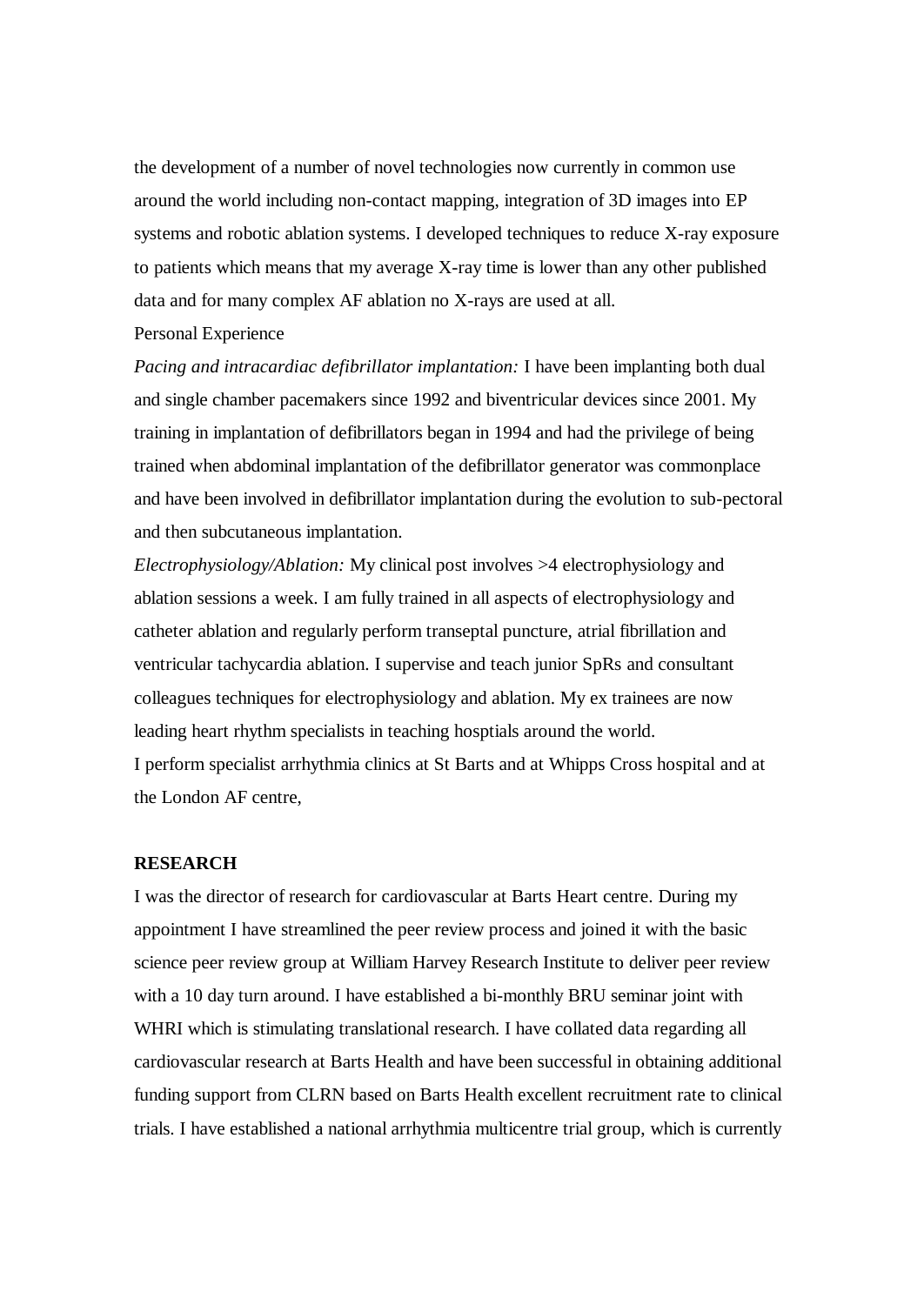running the first multicentre AF ablation trial in the country which has recently had its research accepted in the late breaking trial section at the Heart Rhythm Society in San Francisco. I have a particular interest in novel arrhythmia mapping and ablation techniques and am currently supervising 3 research fellows, I have supervised five successful PhD/MD theses since appointed at BLT and am currently supervising 1 PhD research students. I also supervise 3 research nurses funded by industry and one by the British Heart foundation. I have established collaborations with WHRI (Tinker, Suzuki, Warner), the QMUL school of engineering (Wang), University College (Hemmingway), London Ambulance and international collaborators (University of Melbourne and Brisbane and Brigham Womens Hospital in Boston USA).

#### **Other Duties**

I wrote the arrhythmia care pathway for the national service framework (chapter 8). I served on guideline committees for catheter ablation of VT and AF for American and European cardiac societies.

I have served NICE both as an expert assessor for AF and VT ablation guidelines and was a member of the AF guideline committee, writing the guidelines for catheter ablation.

I am a member of the expert working group for the NHS information centre (involved in advising on tariffs for cardiac care) and am a member of specialised services clinical reference group cardiovascular.

I represent HRUK on the NICOR research committee and have established links with Professor Harry Hemmingway to characterise AF in the CALIBER data set.

I am a founder and trustee of the atrial fibrillation association, a patient support charity (www.atrialfibrillation.org.uk)

I am a founding member, trustee and medical director of the arrhythmia alliance, a patient and physician collaboration raising awareness of arrhythmia and its treatment. It also delivers patient education and increasing patient involvement in healthcare policy (www.heartrhythmcharity.org.uk).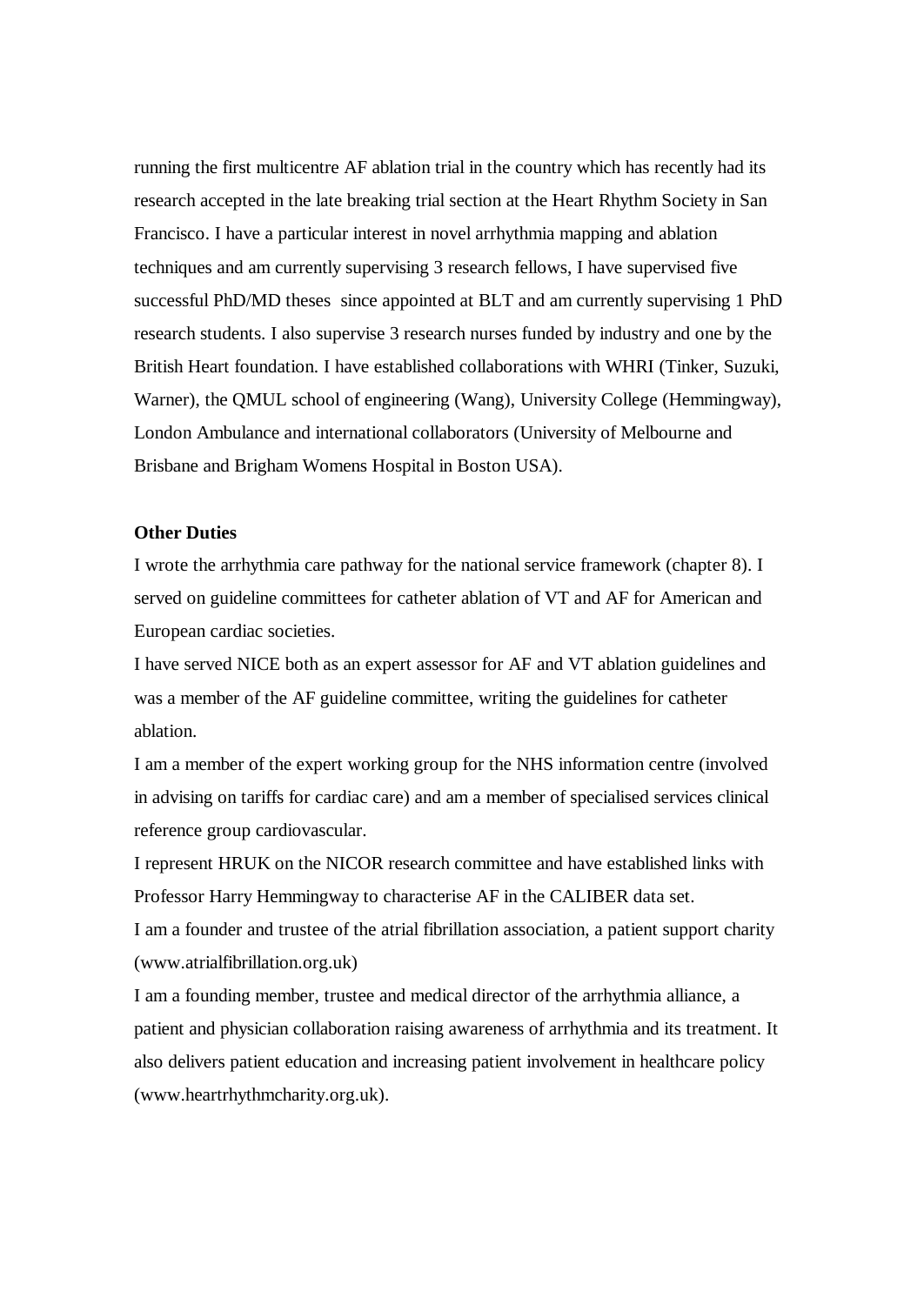#### **TEACHING**

#### **Postgraduate**

- 1) I am invited speaker at many international cardiac and arrhythmia meetings. I have given invited lectures at the ESC, ECAS, EHRA, HRS, Australasian Cardiac Society, Asia Pacific HRS.
- 2) I regularly teach, proctor and am guest operator at meetings and international catheter labs and have recently travelled to been to India, South Africa, Singapore and Bangkok in this role.
- 3) I am founder and course director for the City Basic EP course and City ICD course. I was the course director for the European Cardiac Arrhythmia Society electrophysiology course.

#### **Undergraduate**

I give regular tutorials to clinical students and am a lecturer on the cardiology BSc course.

#### **AUDIT AND PROTOCOLS**

I am regularly involved in audit particularly of electrophysiology, ablation and pacing procedures and developed electronic audit systems allowing complete collection of results and outcomes data on all pacing and electrophysiology procedures at Barts. I am one of the few (possibly only) consultant in the UK who openly publishes my AF ablation results.

#### **LEISURE INTERESTS**

I have a pilots license and instrument and multiengine rating. I have also completed a multi-crew course for large jet pilots, which I have used to inform my clinical practice and emulate the safety standards achieved by the large commercial airlines. I play 5-aside football every week. I took up rugby for the first time in 1996 and played until 2003 as the  $1<sup>st</sup> XV$  second or back row for Old Olavians RFC when a neck injury forced my retirement. I was awarded  $2<sup>nd</sup> XV$  player of the year for 1997/98 and the coach's club player of the year for 1998/99. I regularly ski, climb and play golf (badly). I gave up skydiving after 200 jumps when I had children.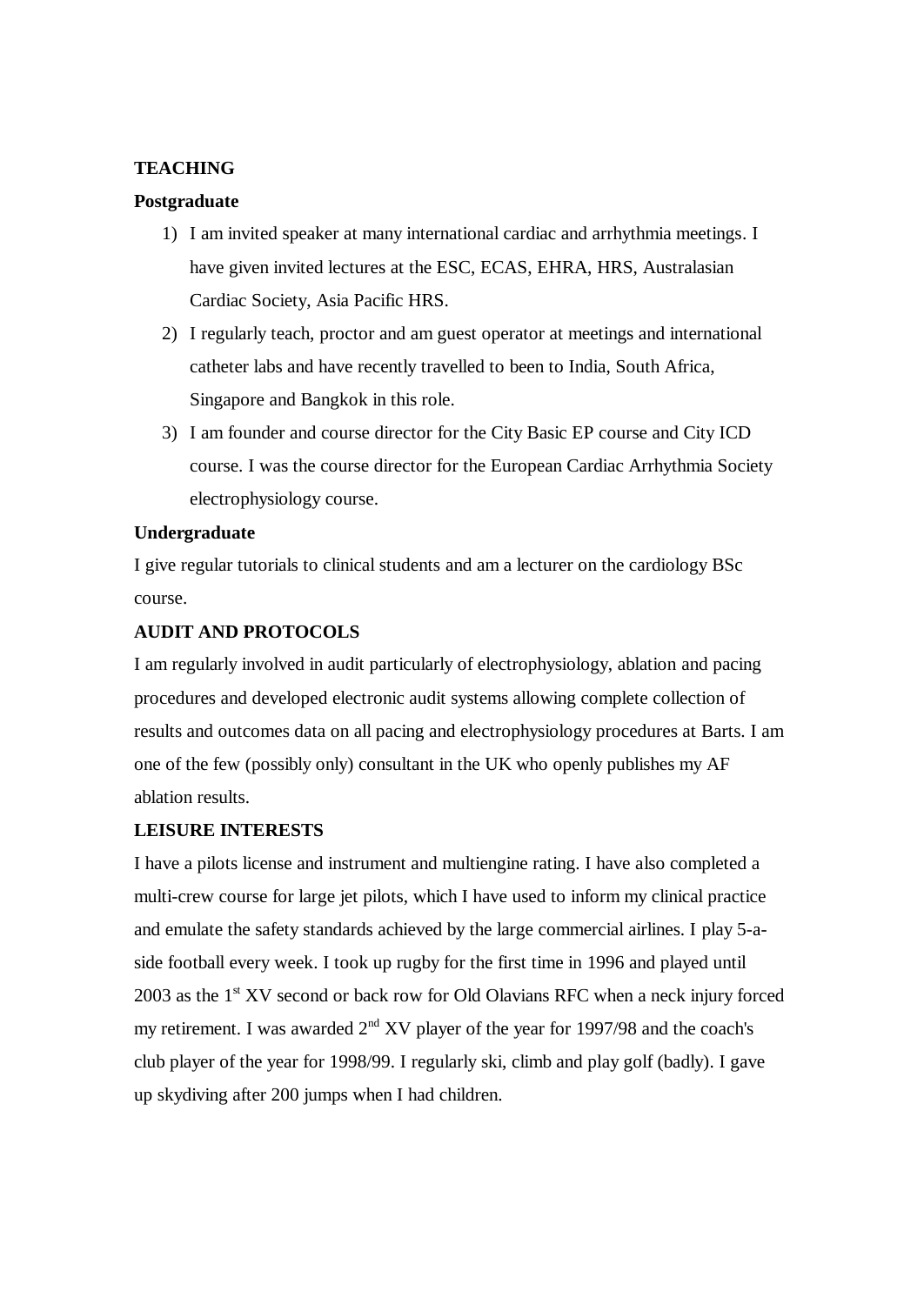#### **Publications**

**Papers – I continue to publish over 20 papers a year describing the outcomes of mainly clinical research, exploring the effectiveness of treatments for heart rhythm problems and describing new innovations for improving care.**

- 1) Finlay MC, Lall K, Hunter RJ, Schilling RJ. Endocardial biventricular defibrillator implantation in a patient with superior vena cava obstruction. Europace. 2016 Feb 25. pii: euv052. [Epub ahead of print]
- 2) Ullah W, Ling LH, Prabhu S, Lee G, Kistler P, Finlay MC, Earley MJ, Sporton S, Bashir Y, Betts TR, Rajappan K, Thomas G, Duncan E, Staniforth A, Mann I, Chow A, Lambiase P, Schilling RJ, Hunter RJ. Catheter ablation of atrial fibrillation in patients with heart failure: impact of maintaining sinus rhythm on heart failure status and long-term rates of stroke and death. Europace. 2016 Feb 3. pii: euv440. [Epub ahead of print]
- 3) Sawhney V, Campbell NG, Brouilette SW, Coppen SR, Harbo M, Baker V, Ikebe C, Shintani Y, Hunter RJ, Dhinoja M, Johnston A, Earley MJ, Sporton S, Bendix L, Suzuki K, Schilling RJ. Telomere shortening and telomerase activity in ischaemic cardiomyopathy patients - Potential markers of ventricular arrhythmia.Int J Cardiol. 2016;207:157-63.
- 4) Hunter RJ, Baker V, Finlay MC, Duncan ER, Lovell MJ, Tayebjee MH, Ullah W, Siddiqui MS, McLEAN A, Richmond L, Kirkby C, Ginks MR, Dhinoja M, Sporton S, Earley MJ, Schilling RJ.. Point-by-Point Radiofrequency Ablation Versus the Cryoballoon or a Novel Combined Approach: A Randomized Trial Comparing 3 Methods of Pulmonary Vein Isolation for Paroxysmal Atrial Fibrillation (The Cryo Versus RF Trial). J Cardiovasc Electrophysiol. 2015;26:1307-14.
- 5) Prabhu S, Ling LH, Ullah W, Hunter RJ, Schilling RJ, McLellan AJ, Earley MJ, Sporton SC, Voskoboinik A, Blusztein D, Mariani JA, Lee G, Taylor AJ, Kalman JM, Kistler PM The Impact of Known Heart Disease on Long-Term Outcomes of Catheter Ablation in Patients with Atrial Fibrillation and Left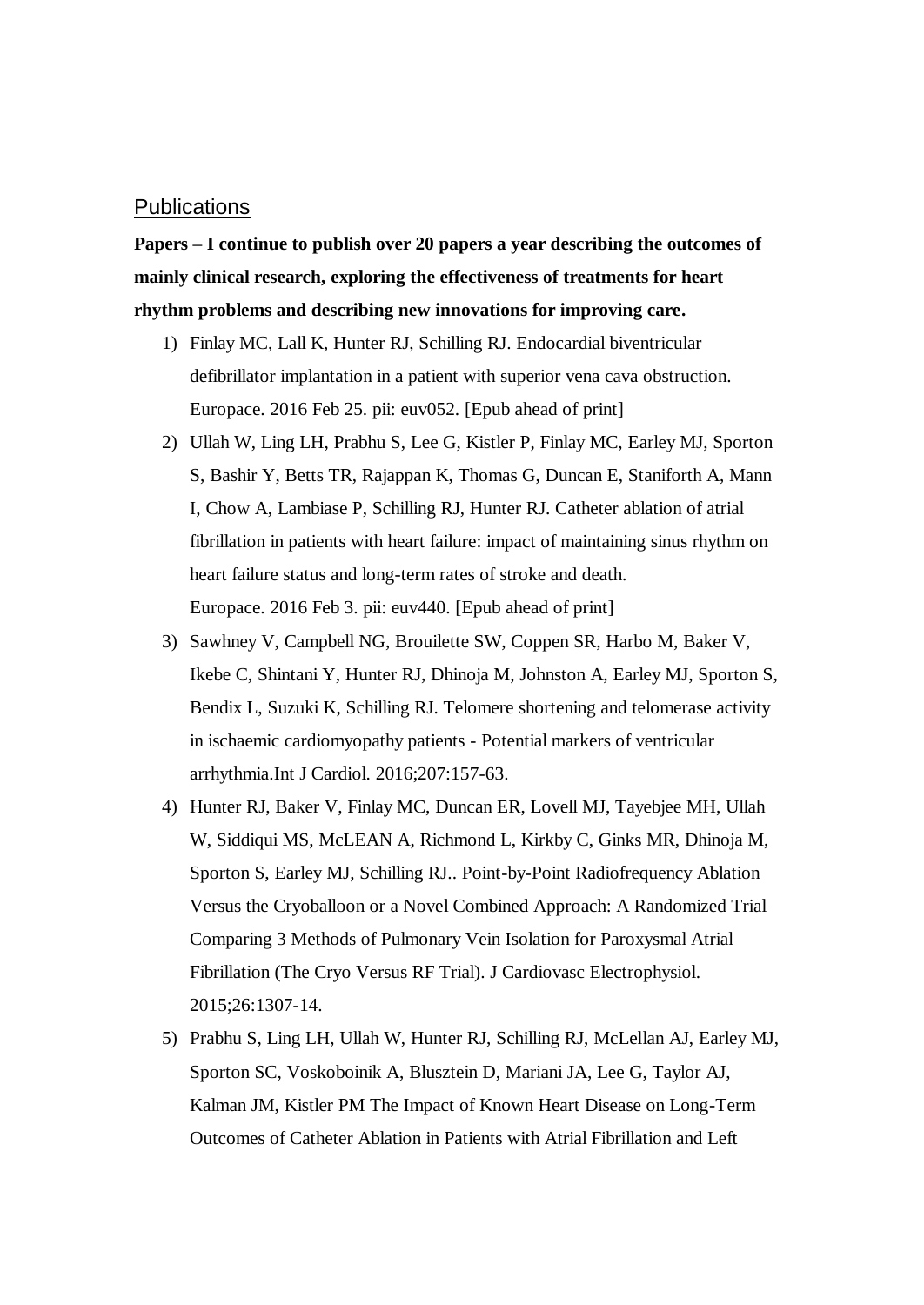Ventricular Systolic Dysfunction: A Multicenter International Study. J Cardiovasc Electrophysiol. 2016;27:281-9

- 6) Domenichini G, Rahneva T, Diab IG, Dhillon OS, Campbell NG, Finlay MC, Baker V, Hunter RJ, Earley MJ, Schilling RJ. The lung impedance monitoring in treatment of chronic heart failure (the LIMIT-CHF study). Europace. 2016;18:428-35.
- 7) Ling LH, Kistler PM, Kalman JM, Schilling RJ, Hunter RJ. Comorbidity of atrial fibrillation and heart failure. Nat Rev Cardiol. 2016;13:131-47 Rodríguez-Mañero M, Sacher F, de Asmundis C, Maury P, Lambiase PD, Sarkozy A, Probst V, Gandjbakhch E, Castro-Hevia J, Saenen J, Fukushima Kusano K, Rollin A, Arbelo E, Valderrábano M, Arias MA, Mosquera-Pérez I, Schilling R, Chierchia GB, García-Bolao I, García-Seara J, Hernandez-Ojeda J, Kamakura T, Martínez-Sande L, González-Juanatey JR, Haïssaguerre M, Brugada J, Brugada P. Monomorphic ventricular tachycardia in patients with Brugada syndrome: A multicenter retrospective study. Heart Rhythm. 2016;13:669-82
- 8) Anselmino M, Matta M, D'ascenzo F, Pappone C, Santinelli V, Bunch TJ, Neumann T, Schilling RJ, Hunter RJ, Noelker G, Fiala M, Frontera A, Thomas G, Katritsis D, Jais P, Weerasooriya R, Kalman JM, Gaita F.vCatheter ablation of atrial fibrillation in patients with diabetes mellitus: a systematic review and meta-analysis. Europace. 2015;17:1518-25.
- 9) Lee G, Hunter RJ, Lovell MJ, Finlay M, Ullah W, Baker V, Dhinoja MB, Sporton S, Earley MJ, Schilling RJ. Use of a contact force-sensing ablation catheter with advanced catheter location significantly reduces fluoroscopy time and radiation dose in catheter ablation of atrial fibrillation. Europace. 2016;18:211-8.
- 10) Ang R, Domenichini G, Finlay MC, Schilling RJ, Hunter RJ. The Hot and the Cold: Radiofrequency Versus Cryoballoon Ablation for Atrial Fibrillation. Curr Cardiol Rep. 2015;17:631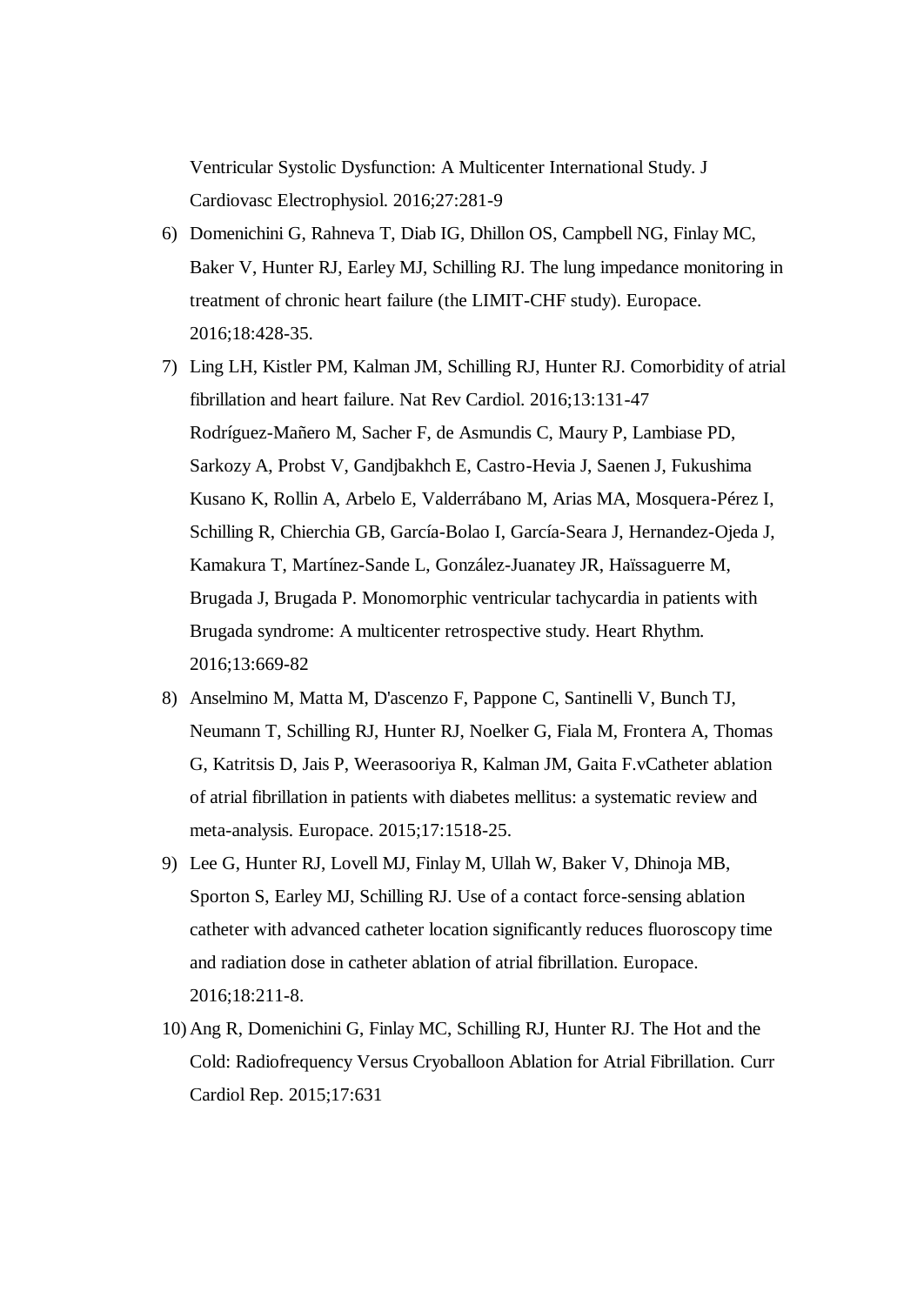- 11) Ullah W, Hunter RJ, Baker V, Ling LH, Dhinoja MB, Sporton S, Earley MJ, Schilling RJ. Impact of Catheter Contact Force on Human Left Atrial Electrogram Characteristics in Sinus Rhythm and Atrial Fibrillation. Circ Arrhythm Electrophysiol. 2015;8:1030-9.
- 12) Abrams DJ, Kirkby C, Page SP, Earley MJ, Nitiou D, Kelsell DP, Schilling RJ. Evolution of Electrocardiographic and Structural Features Over 3 Decades in Arrhythmogenic Cardiomyopathy. Circulation. 2015;131:2233-5
- 13) Ang R, Hunter RJ, Baker V, Richmond L, Dhinoja M, Sporton S, Schilling RJ, Pugliese F, Davies C, Earley M. Pulmonary vein measurements on preprocedural CT/MR imaging can predict difficult pulmonary vein isolation and phrenic nerve injury during cryoballoon ablation for paroxysmal atrial fibrillation. Int J Cardiol. 2015;195:253-8
- 14) Rodríguez-Mañero M, de Asmundis C, Sacher F, Arbelo E, Probst V, Castro-Hevia J, Maury P, Rollin A, Lambiase P, García-Bolao I, Chierchia GB, Fukushima Kusano K, Gourraud JB, Schilling R, Kamakura T, Martínez-Sande JL, Haïssaguerre M, González-Juanatey JR, Brugada J, Brugada P. T-wave oversensing in patients with Brugada syndrome: true bipolar versus integrated bipolar implantable cardioverter defibrillator leads: multicenter retrospective study. Circ Arrhythm Electrophysiol. 2015;8:792-8
- 15) Goetze S, Zhang Y, An Q, Averina V, Lambiase P, Schilling R, Trappe HJ, Winter S, Wold N, Manola L, Kestens D. Ambulatory respiratory rate trends identify patients at higher risk of worsening heart failure in implantable cardioverter defibrillator and biventricular device recipients: a novel ambulatory parameter to optimize heart failure management. J Interv Card Electrophysiol. 2015;43:21-9
- 16) Breitenstein A, Glanzmann M, Falk V, Maisano F, Stämpfli SF, Holy EW, Finlay M, Ling LH, Schilling RJ, Lüscher TF, Steffel J, Camici GG. Increased prothrombotic profile in the left atrial appendage of atrial fibrillation patients. Int J Cardiol. 2015;185:250-5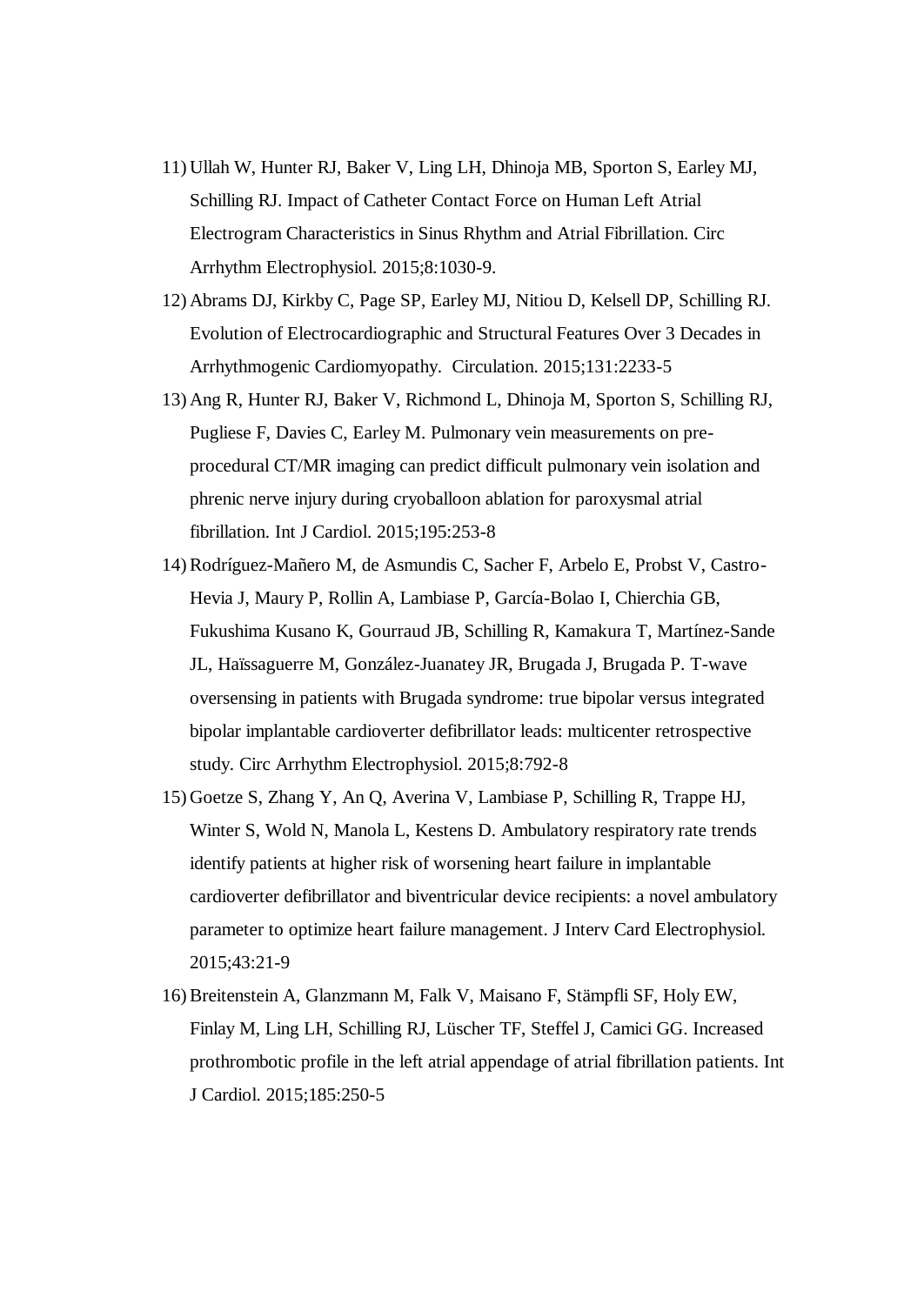- 17) Anselmino M, Matta M, D'Ascenzo F, Bunch TJ, Schilling RJ, Hunter RJ, Pappone C, Neumann T, Noelker G, Fiala M, Bertaglia E, Frontera A, Duncan E, Nalliah C, Jais P, Weerasooriya R, Kalman JM, Gaita F. Response to letter regarding "Catheter ablation of atrial fibrillation in patients with left ventricular systolic dysfunction: a systematic review and meta-analysis". Circ Arrhythm Electrophysiol. 2015;8:246
- 18) Domenichini G, Diab I, Campbell NG, Dhinoja M, Hunter RJ, Sporton S, Earley MJ, Schilling RJ. A highly effective technique for transseptal endocardial left ventricular lead placement for delivery of cardiac resynchronization therapy. Heart Rhythm. 2015;12:943-9
- 19)Jarman JW, Panikker S, DAS M, Wynn GJ, Ullah W, Kontogeorgis A, Haldar SK, Patel PJ, Hussain W, Markides V, Gupta D, Schilling RJ, Wong T. Relationship between contact force sensing technology and medium-term outcome of atrial fibrillation ablation: a multicenter study of 600 patients. J Cardiovasc Electrophysiol. 2015;26:378-84
- 20) Calkins H, Gerstenfeld EP, Schilling R, Verma A, Willems S; RE-CIRCUIT Study Steering Committee. RE-CIRCUIT study-randomized evaluation of Dabigatran etexilate compared to warfarin in pulmonary vein ablation: assessment of an uninterrupted periprocedural anticoagulation strategy. Am J Cardiol. 2015;115:154-5
- 21) Ullah W, Hunter RJ, McLean A, Dhinoja M, Earley MJ, Sporton S, Schilling RJ. Impact of steerable sheaths on contact forces and reconnection sites in ablation for persistent atrial fibrillation. J Cardiovasc Electrophysiol. 2015;26:266-73
- 22) Ullah W, Hunter RJ, Baker V, Dhinoja MB, Sporton S, Earley MJ, Schilling RJ. Factors affecting catheter contact in the human left atrium and their impact on ablation efficacy. J Cardiovasc Electrophysiol. 2015;26:129-36
- 23) Morley KI, Wallace J, Denaxas SC, Hunter RJ, Patel RS, Perel P, Shah AD, Timmis AD, Schilling RJ, Hemingway H. Defining disease phenotypes using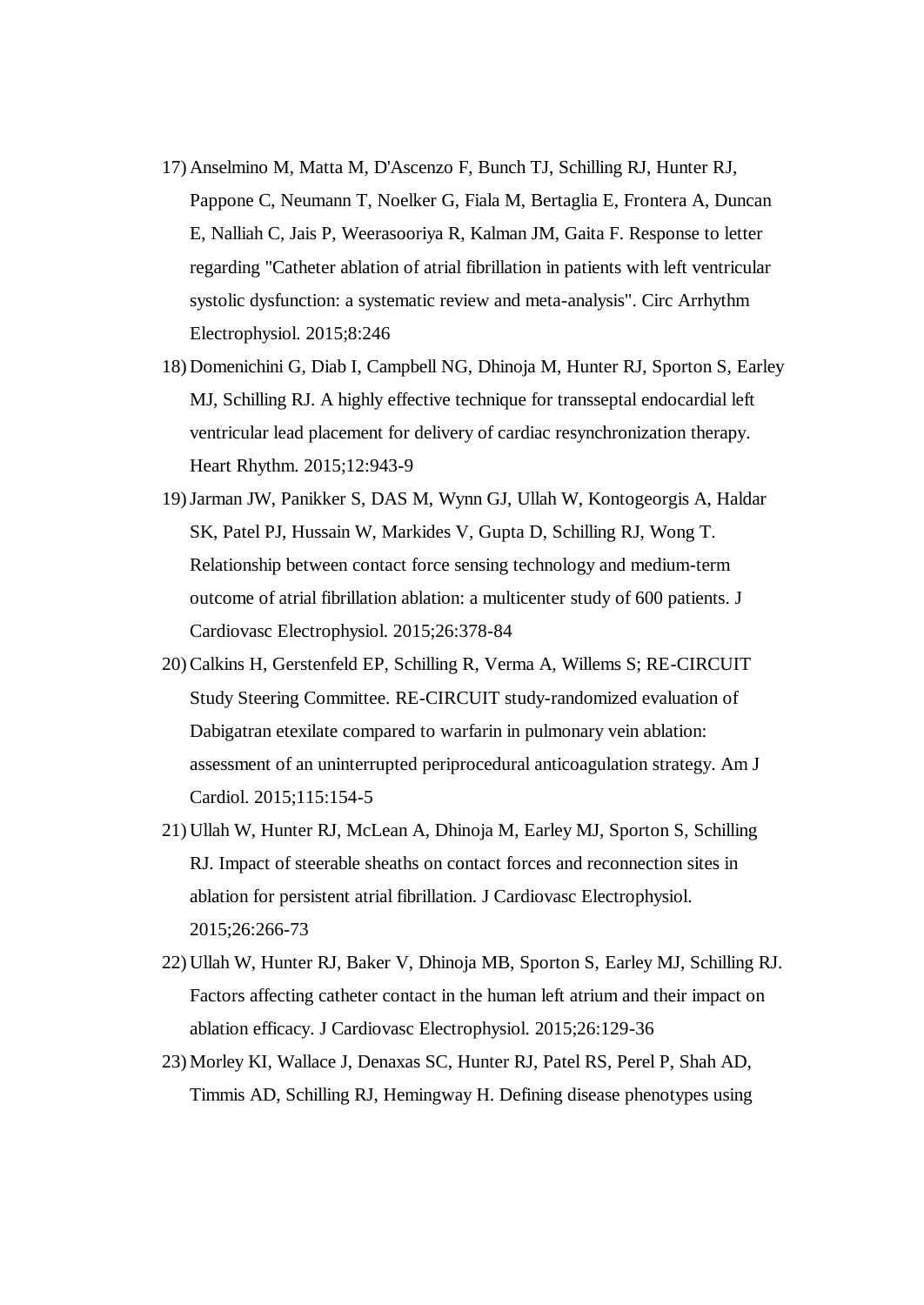national linked electronic health records: a case study of atrial fibrillation. PLoS One. 2014;9(11)

- 24) Anselmino M, Matta M, D'Ascenzo F, Bunch TJ, Schilling RJ, Hunter RJ, Pappone C, Neumann T, Noelker G, Fiala M, Bertaglia E, Frontera A, Duncan E, Nalliah C, Jais P, Weerasooriya R, Kalman JM, Gaita F. Catheter ablation of atrial fibrillation in patients with left ventricular systolic dysfunction: a systematic review and meta-analysis. Circ Arrhythm Electrophysiol. 2014;7:1011-8
- 25) Ullah W, Hunter RJ, Haldar S, McLean A, Dhinoja M, Sporton S, Earley MJ, Lorgat F, Wong T, Schilling RJ. Comparison of robotic and manual persistent AF ablation using catheter contact force sensing: an international multicenter registry study. Pacing Clin Electrophysiol. 2014;37:1427-35
- 26) Haywood GA, Davies EJ, Boulos MN, Rapanotti L, Schilling R, Todd D, Rajapan K, Betts T, Earley M, Thomas G, Tomlinson D, Tayebjee M, Lambiase P, Haywood G; UK Multi-Centre Cardiac Electrophysiology Trials Group. Use of avatar virtual conferencing to co-ordinate cardiac multi-centre research. Int J Cardiol. 2014;176:1086-8.
- 27) Sawhney V, Graham A, Campbell N, Schilling R. Does modification to the approach to contacting potential participants improve recruitment to clinical trials? J Clin Med Res. 2014;6:384-7
- 28) De Caterina R, Ammentorp B, Darius H, Le Heuzey JY, Renda G, Schilling RJ, Schliephacke T, Reimitz PE, Schmitt J, Schober C, Zamorano JL, Kirchhof P; PREFER in AF Registry Investigators. Frequent and possibly inappropriate use of combination therapy with an oral anticoagulant and antiplatelet agents in patients with atrial fibrillation in Europe.

29) Heart. 2014;100:1625-35

30) Campbell NG, Cantor EJ, Sawhney V, Duncan ER, DeMartini C, Baker V, Diab IG, Dhinoja M, Earley MJ, Sporton S, Davies LC, Schilling RJ. Predictors of new onset atrial fibrillation in patients with heart failure. Int J Cardiol. 2014;175:328-32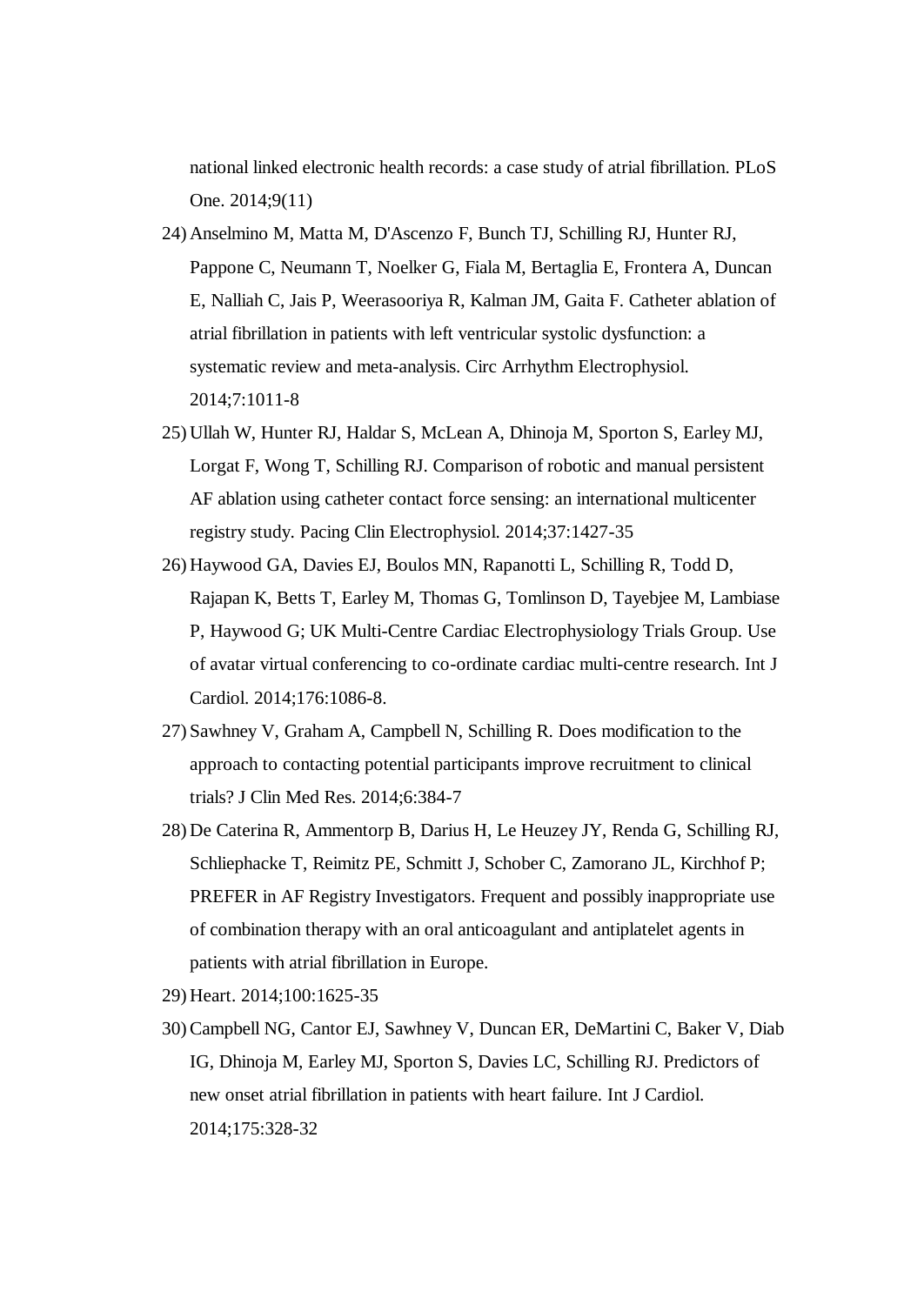- 31) Ullah W, McLean A, Hunter RJ, Baker V, Richmond L, Cantor EJ, Dhinoja MB, Sporton S, Earley MJ, Schilling RJ. Randomized trial comparing robotic to manual ablation for atrial fibrillation. Heart Rhythm. 2014;11:1862-9
- 32)Jones C, Pollit V, Fitzmaurice D, Cowan C; Guideline Development Group. The management of atrial fibrillation: summary of updated NICE guidance. BMJ. 2014 Jun 19;348
- 33) Shurrab M, Schilling R, Gang E, Khan EM, Crystal E. Robotics in invasive cardiac electrophysiology. Expert Rev Med Devices. 2014;11:375-81
- 34) Heidbuchel H, Wittkampf FH, Vano E, Ernst S, Schilling R, Picano E, Mont L Practical ways to reduce radiation dose for patients and staff during device implantations and electrophysiological procedures. Europace. 2014;16:946-6.
- 35) Robson J, Dostal I, Mathur R, Sohanpal R, Hull S, Antoniou S, Maccallum P, Schilling R, Ayerbe L, Boomla K. Improving anticoagulation in atrial fibrillation: observational study in three primary care trusts. Br J Gen Pract. 2014 May;64(622):e275-81.
- 36) Sawhney V, Diab I, Thomas G, Schilling RJ. Recurrent sepsis post-cardiac device removal. QJM. 2014;107:1009-10
- 37) Le Heuzey JY, Ammentorp B, Darius H, De Caterina R, Schilling RJ, Schmitt J, Zamorano JL, Kirchhof P. Differences among western European countries in anticoagulation management of atrial fibrillation. Data from the PREFER IN AF Registry. Thromb Haemost. 2014;111:833-41.
- 38) Page SP, Herring N, Hunter RJ, Withycombe E, Lovell M, Wali G, Betts TR, Bashir Y, Dhinoja M, Earley MJ, Sporton SC, Rajappan K, Schilling RJ.Periprocedural Stroke Risk in Patients Undergoing Catheter Ablation for Atrial Fibrillation on Uninterrupted Warfarin. J Cardiovasc Electrophysiol. 2014;25:585-90
- 39) De Caterina R, Renda G, Sangiuolo R, Attena E, Di Lecce L, Romeo F; Steering Committee del Registro Europeo PREFER in AF (vedi Appendice 1).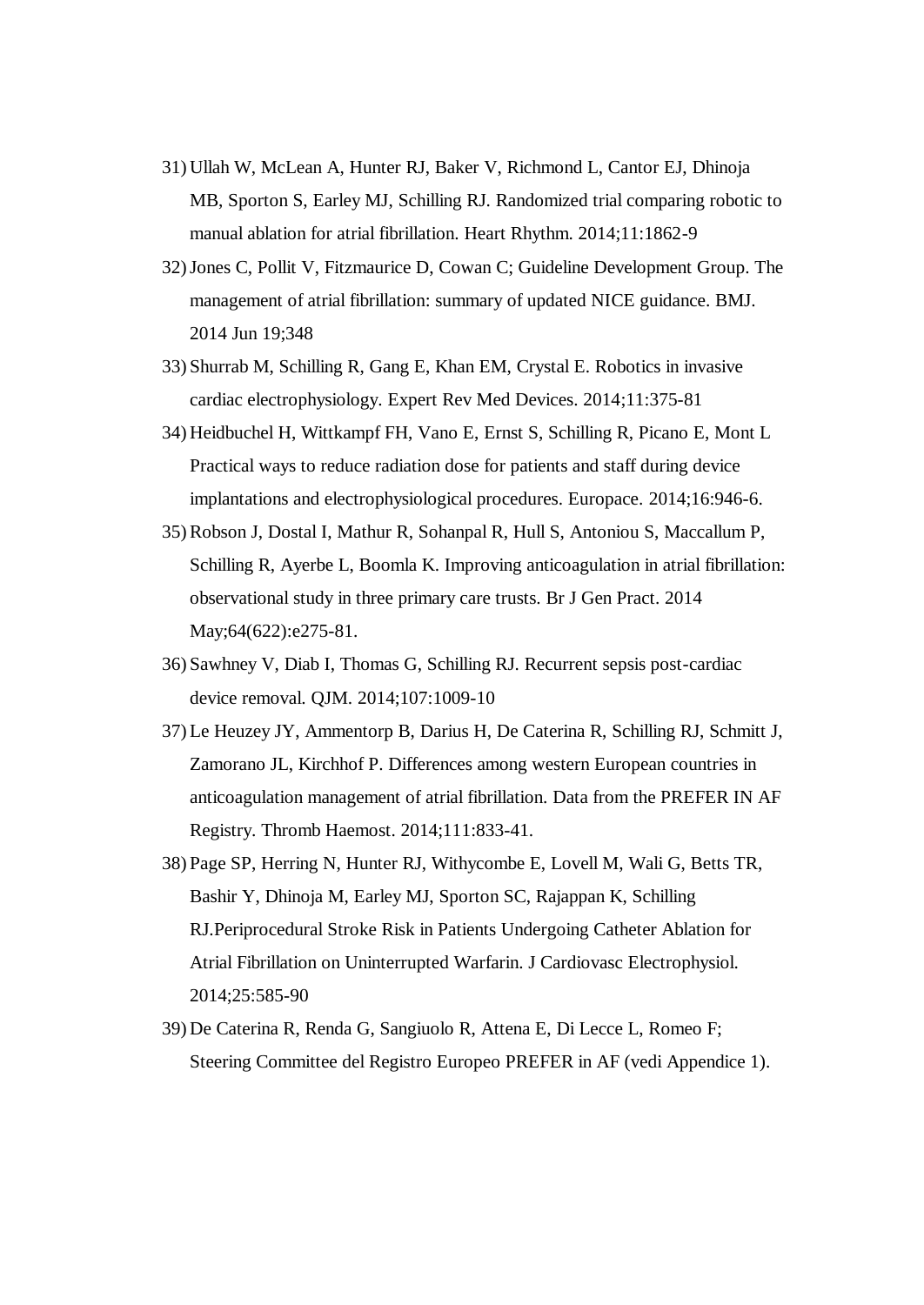Management of thromboembolic risk in patients with atrial fibrillation in Italy: baseline data from the PREFER in AF European Registry].G Ital Cardiol (Rome). 2014;15:99-109. Italian.

- 40) Ullah W, Hunter RJ, Baker V, Dhinoja MB, Sporton S, Earley MJ, Schilling RJ. Target indices for clinical ablation in atrial fibrillation: insights from contact force, electrogram, and biophysical parameter analysis.Circ Arrhythm Electrophysiol. 2014;7:63-8
- 41) Hunter RJ, Berriman TJ, Diab I, Kamdar R, Richmond L, Baker V, Goromonzi F, Sawhney V, Duncan E, Page SP, Ullah W, Unsworth B, Mayet J, Dhinoja M, Earley MJ, Sporton S, Schilling RJ. A randomized controlled trial of catheter ablation versus medical treatment of atrial fibrillation in heart failure (the CAMTAF trial).Circ Arrhythm Electrophysiol. 2014;7:31-8.
- 42) Mielewczik M, Cole GD, Nowbar AN, Schilling R, Whinnett ZI, Bordachar P, Wilmshurst P, Chambers JC, Olshansky B, Morgan J, Israel C, Sethi AS, van Houwelingen M, Cleland JG, Schmidt G, Francis DP.The C-CURE Randomized Clinical Trial (Cardiopoietic stem Cell therapy in heart failURE). J Am Coll Cardiol. 2013;62:2453
- 43) Kirchhof P, Ammentorp B, Darius H, De Caterina R, Le Heuzey JY, Schilling RJ, Schmitt J, Zamorano JL. Management of atrial fibrillation in seven European countries after the publication of the 2010 ESC Guidelines on atrial fibrillation: primary results of the PREvention oF thromboemolic events--European Registry in Atrial Fibrillation (PREFER in AF). Europace. 2014;16:6-14
- 44) Ceelen F, Hunter RJ, Boubertakh R, Sommer WH, Armbruster M, Schilling RJ, Petersen SE. Effect of atrial fibrillation ablation on myocardial function: insights from cardiac magnetic resonance feature tracking analysis. Int J Cardiovasc Imaging. 2013;29:1807-17
- 45) Yeo WT, Sporton SC, Dhinoja M, Schilling RJ, Earley MJ. Utility of Mapping Signals to Improve Precision of Atrioventricular Node Ablation. Pacing Clin Electrophysiol. 2013;36:1357-63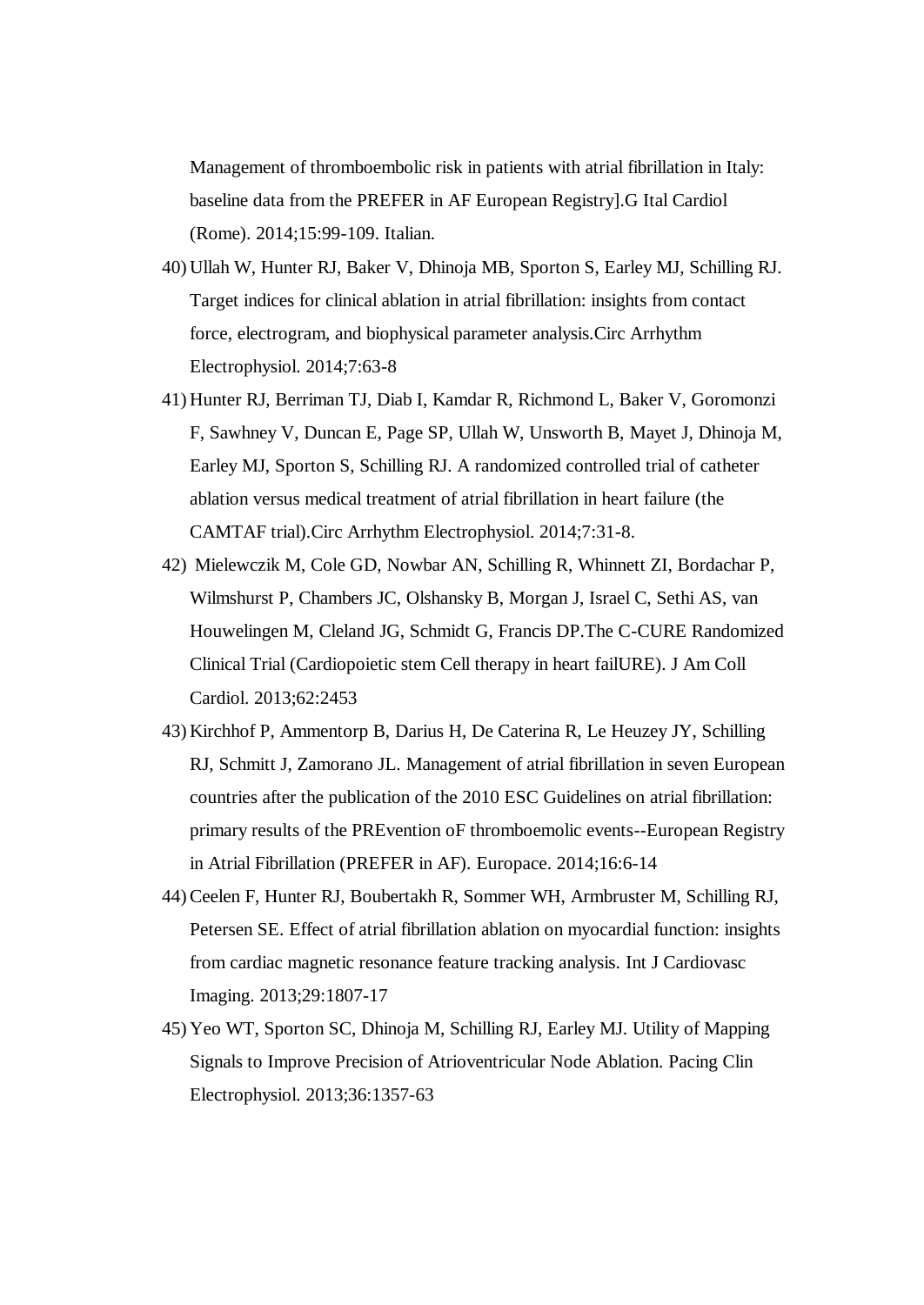- 46) Malcolme-Lawes LC, Juli C, Karim R, Bai W, Quest R, Lim PB, Jamil-Copley S, Kojodjojo P, Ariff B, Davies DW, Rueckert D, Francis DP, Hunter R, Jones D, Boubertakh R, Petersen SE, Schilling R, Kanagaratnam P, Peters NS. Automated analysis of atrial late gadolinium enhancement imaging that correlates with endocardial voltage and clinical outcomes: A 2-center study. Heart Rhythm. 2013;10:1184-91
- 47) Sawhney V, Corden B, Abdul-Mukith K, Harris T, Schilling RJ. Are patients admitted to emergency departments with regular supraventricular tachycardia (SVT) treated appropriately? Clin Med. 2013;13:146-8
- 48) Shurrab M, Laish-Farkash A, Lashevsky I, Morriello F, Singh SM, Schilling RJ, Wijeysundera HC, Pinter A, Newman D, Crystal E. Three-dimensional localization versus fluoroscopically only guided ablations: A meta-analysis. Scand Cardiovasc J. 2013;47:200-9
- 49)Jones DA, Andiapen M, Van-Eijl TJ, Webb AJ, Antoniou S, Schilling RJ, Ahluwalia A, Mathur A. The safety and efficacy of intracoronary nitrite infusion during acute myocardial infarction (NITRITE-AMI): study protocol of a randomised controlled trial. BMJ Open. 2013 Apr 2;3(4)
- 50) Sawhney V, Brouilette S, Abrams D, Schilling R, O'Brien B Current genomics in cardiovascular medicine. Curr Genomics. 2012 Sep;13(6):446-62.
- 51) Chahal CA, Ali O, Hunter RJ, Schilling RJ. Impact of controlling atrial fibrillation on outcomes relevant to the patient: focus on dronedarone. Patient Relat Outcome Meas. 2012;3:95-103
- 52) Hunter RJ, Jones DA, Boubertakh R, Malcolme-Lawes LC, Kanagaratnam P, Juli CF, Davies DW, Peters NS, Baker V, Earley MJ, Sporton S, Davies LC, Westwood M, Petersen SE, Schilling RJ. Diagnostic accuracy of cardiac magnetic resonance imaging in the detection and characterization of left atrial catheter ablation lesions: a multicenter experience. J Cardiovasc Electrophysiol. 2013;24:396-403.
- 53) Cheung VT, Hunter RJ, Ginks MR, Schilling RJ, Earley MJ, Bowles L. Management of thromboembolic risk in persons with haemophilia and atrial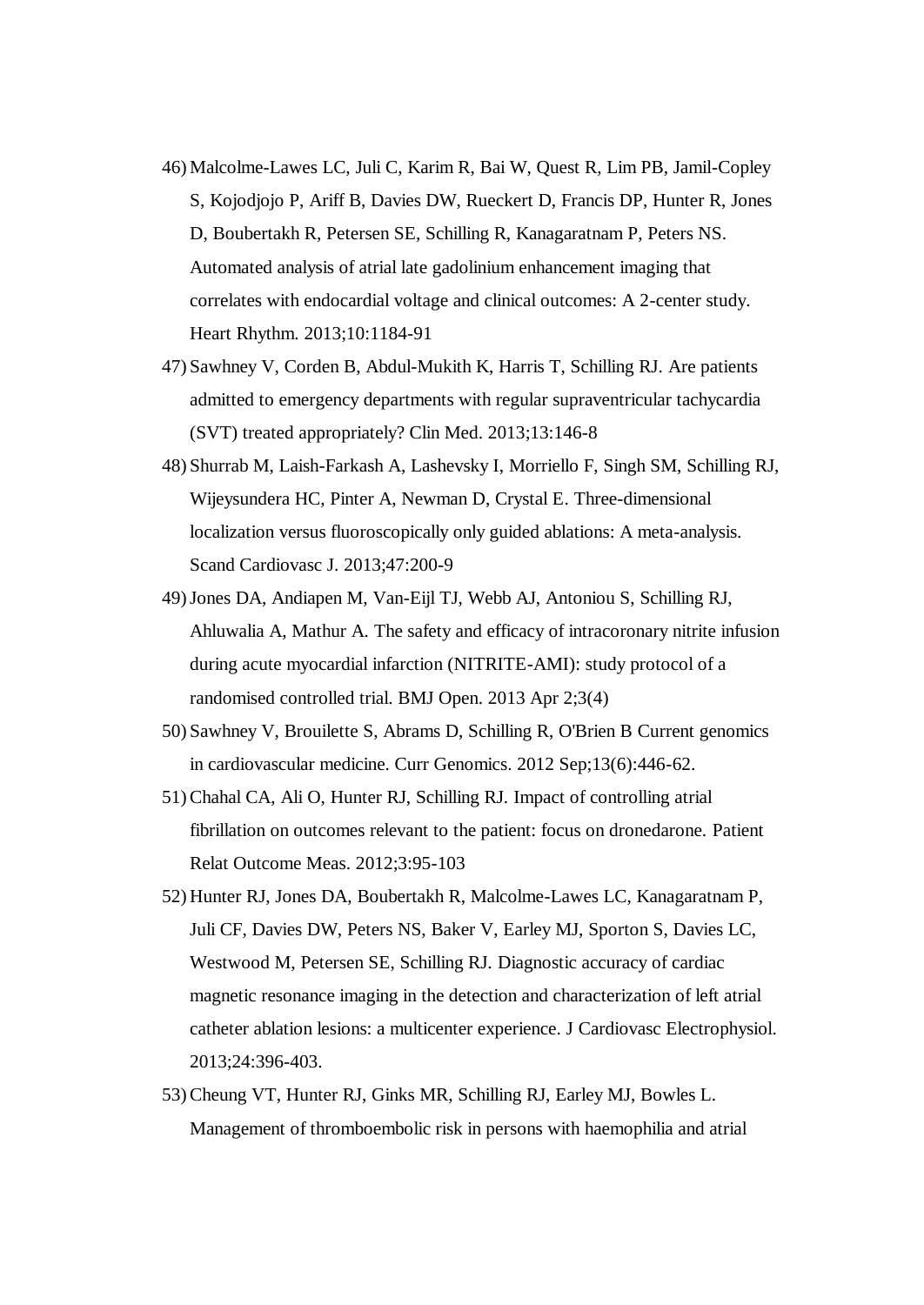fibrillation: is left atrial appendage occlusion the answer for those at high risk? Haemophilia. 2013;19:e84-6.

- 54) Page SP, Duncan ER, Thomas G, Ginks MR, Earley MJ, Sporton SC, Dhinoja M, Schilling RJ. Epicardial catheter ablation for ventricular tachycardia in heparinized patients. Europace. 2013 Feb;15(2):284-9.
- 55) D'Ascenzo F, Corleto A, Biondi-Zoccai G, Anselmino M, Ferraris F, di Biase L, Natale A, Hunter RJ, Schilling RJ, Miyazaki S, Tada H, Aonuma K, Yenn-Jiang L, Tao H, Ma C, Packer D, Hammill S, Gaita F. Which are the most reliable predictors of recurrence of atrial fibrillation after transcatheter ablation?: a metaanalysis. Int J Cardiol. 2012 May 22. [Epub ahead of print]
- 56) Duncan ER, Finlay M, Page SP, Hunter R, Goromonzi F, Richmond L, Baker V, Ginks M, Ezzat V, Dhinoja M, Earley MJ, Sporton S, Schilling RJ. Improved Electrogram Attenuation during Ablation of Paroxysmal Atrial Fibrillation with the Hansen Robotic System. Pacing Clin Electrophysiol. 2012;35:730-8
- 57) Hunter RJ, Liu Y, Lu Y, Wang W, Schilling RJ. Left atrial wall stress distribution and its relationship to electrophysiologic remodeling in persistent atrial fibrillation. Circ Arrhythm Electrophysiol. 2012;5:351-60.
- 58) Finlay MC, Hunter RJ, Baker V, Richmond L, Goromonzi F, Thomas G, Rajappan K, Duncan E, Tayebjee M, Dhinoja M, Sporton S, Earley MJ, Schilling RJ. A randomised comparison of Cartomerge vs. NavX fusion in the catheter ablation of atrial fibrillation: the CAVERN Trial. J Interv Card Electrophysiol. 2012;33:161-9
- 59) Sperzel J, Dänschel W, Gutleben KJ, Kranig W, Mortensen P, Connelly D, Trappe HJ, Seidl K, Duray G, Pieske B, Stockinger J, Boriani G, Jung W, Schilling R, Saberi L, Hallier B, Simon M, Rinaldi CA. First prospective, multicentre clinical experience with a novel left ventricular quadripolar lead. Europace. 2012;14:365-72
- 60) Hunter RJ, McCready J, Diab I, Page SP, Finlay M, Richmond L, French A, Earley MJ, Sporton S, Jones M, Joseph JP, Bashir Y, Betts TR, Thomas G, Staniforth A, Lee G, Kistler P, Rajappan K, Chow A, Schilling RJ. Maintenance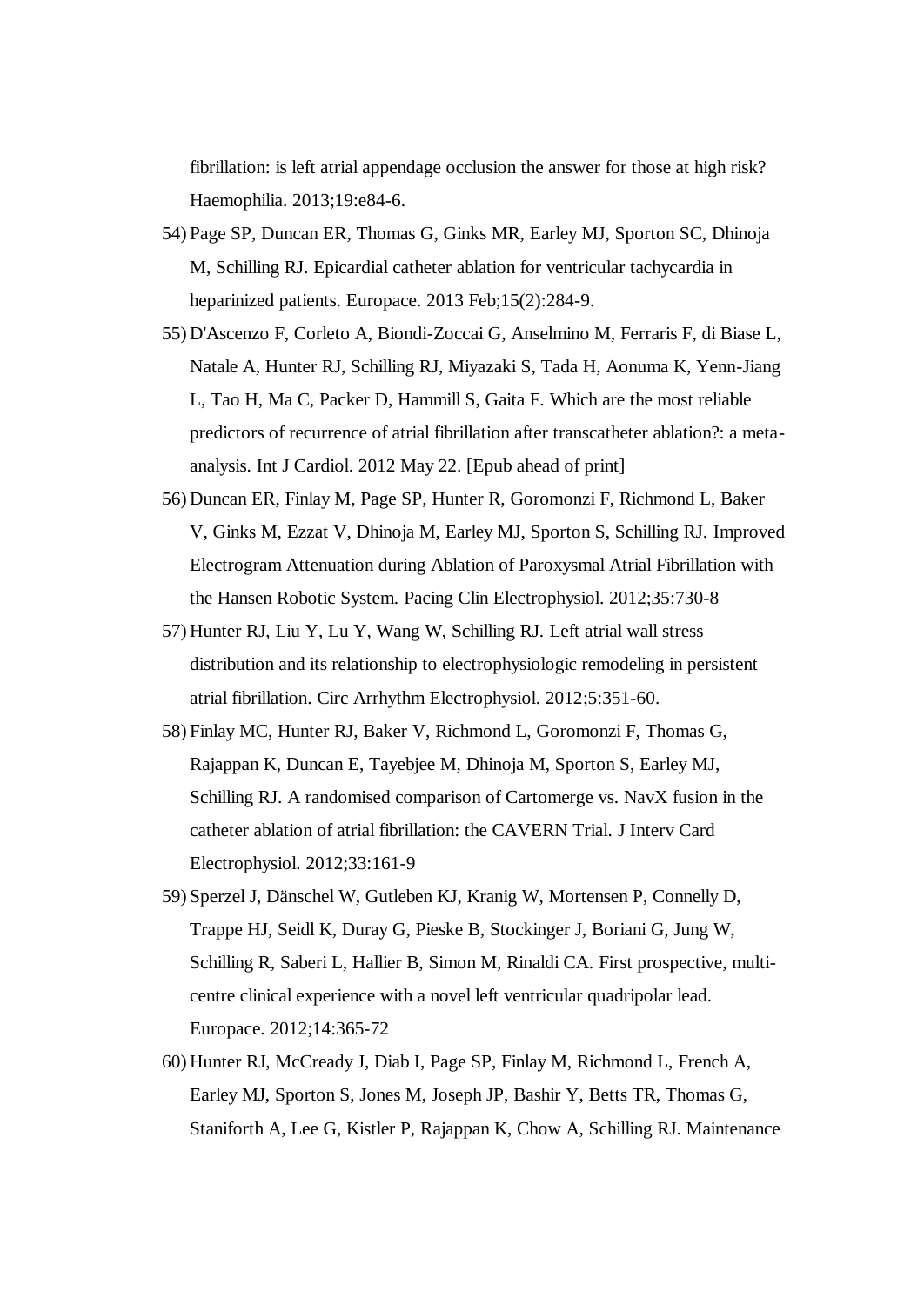of sinus rhythm with an ablation strategy in patients with atrial fibrillation is associated with a lower risk of stroke and death. Heart. 2012;98:48-53

- 61) Diab IG, Hunter RJ, Kamdar R, Berriman T, Duncan E, Richmond L, Baker V, Abrams D, Earley MJ, Sporton S, Schilling RJ. Does ventricular dyssynchrony on echocardiography predict response to cardiac resynchronisation therapy? A randomised controlled study. Heart. 2011;97:1410-6.
- 62) Hunter RJ, Diab I, Tayebjee M, Richmond L, Sporton S, Earley MJ, Schilling RJ. Characterization of Fractionated Atrial Electrograms Critical for Maintenance of AF: A Randomized Controlled Trial of Ablation Strategies (The CFAE AF Trial). Circ Arrhythm Electrophysiol. 2011;4:622-9
- 63) Page SP, Pfeffer C, Schilling RJ, Sporton SC. Dual Ventricular Response: What Is the Mechanism? J Cardiovasc Electrophysiol. 2012 Jun;23(6):669-71
- 64) Tayebjee MH, Hunter RJ, Baker V, Creta A, Duncan E, Sporton S, Earley MJ, Schilling RJ. Pulmonary vein isolation with radiofrequency ablation followed by cryotherapy: a novel strategy to improve clinical outcomes following catheter ablation of paroxysmal atrial fibrillation. Europace. 2011 Sep;13(9):1250-5
- 65) Hunter RJ, Schilling RJ. Catheter ablation for AF: the case of the missing endpoints. Featured correspondence: author reply. Heart. 2011: 97; 87.
- 66) Hunter RJ, Schilling RJ. New European guidelines on atrial fibrillation. BMJ. 2011 Feb 21;342:d897.
- 67) Kalla M, Rajappan K, Kalra S, Thomas G, Redpath C, Earley MJ, Sporton SC, Schilling RJ. Routine Transthoracic Echocardiography to Assess Pericardial Collections in Patients after Extensive Left Atrial Catheter Ablation: A Prospective Study. J Cardiovasc Electrophysiol. 2011;22:756-60
- 68) Duncan E, Schilling RJ, Earley M. Isolated Left Atrial Standstill Identified during Catheter Ablation. Pacing Clin Electrophysiol. 2010 Nov 11
- 69) Hunter RJ, Schilling RJ. Catheter and surgical ablation of cardiac arrhythmias. Primary Care Cardiovascular Journal. 2010: 3; S13-17.
- 70) Page SP, Siddiqui MS, Finlay M, Hunter RJ, Abrams DJ, Dhinoja M, Earley MJ, Sporton SC, Schilling RJ. Catheter Ablation for Atrial Fibrillation on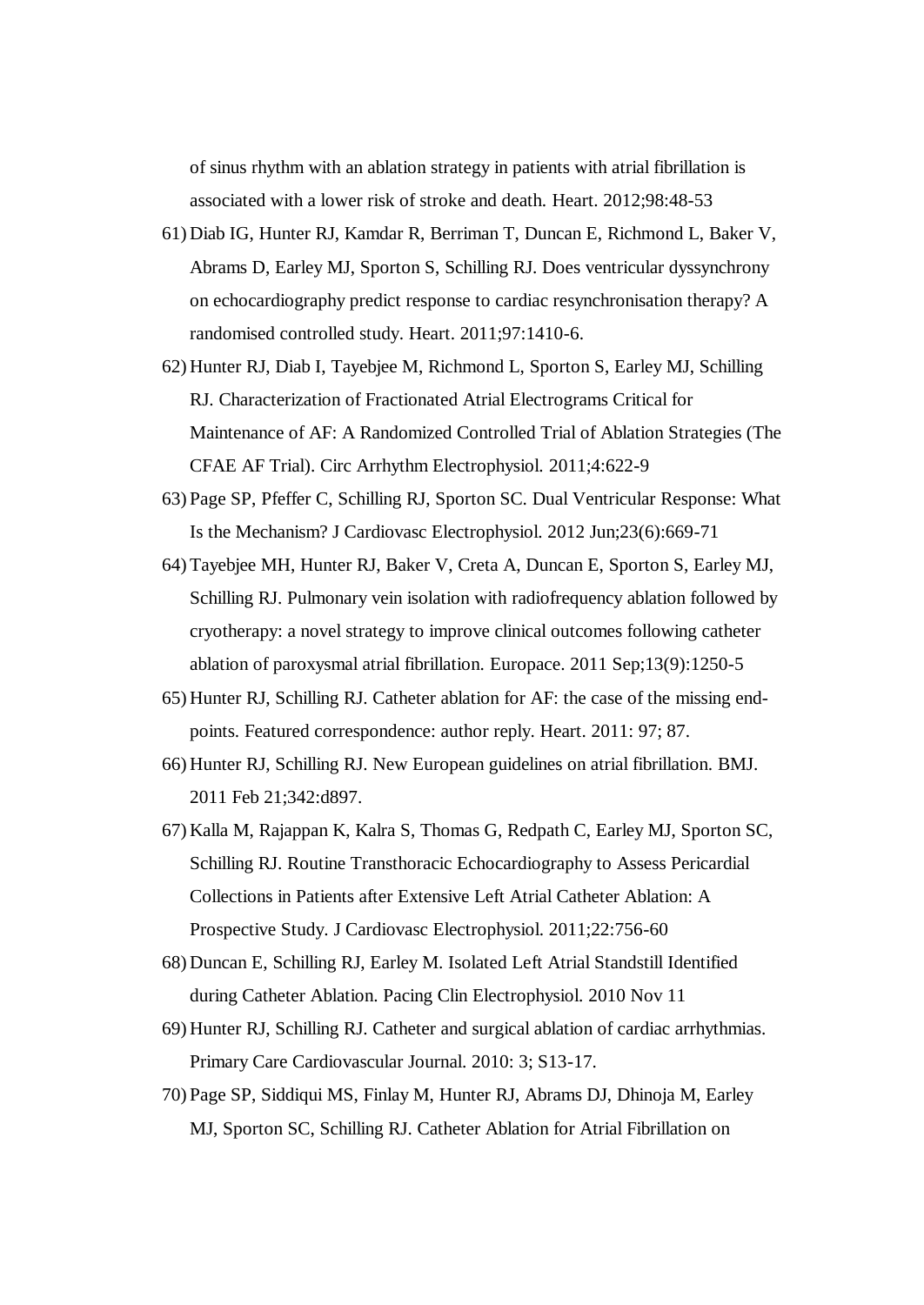Uninterrupted Warfarin: Can It Be Done Without Echo Guidance? J Cardiovasc Electrophysiol. 2011;22:265-70

- 71) Hunter RJ, Ginks M, Ang R, Diab I, Goromonzi FC, Page S, Baker V, Richmond L, Tayebjee M, Sporton S, Earley MJ, Schilling RJ. Impact of variant pulmonary vein anatomy and image integration on long-term outcome after catheter ablation for atrial fibrillation. Europace. 2010;12:1691-7
- 72) Duncan E, Thomas G, Johns N, Pfeffer C, Appanna G, Shah N, Hunter R, Finlay M, Schilling RJ, Sporton S. Do Traditional VT Zones Improve Outcome in Primary Prevention ICD Patients? Pacing Clin Electrophysiol. 2010;33:1353- 8
- 73) Tayebjee MH, Creta A, Moder S, Hunter RJ, Earley MJ, Dhinoja MB, Schilling RJ. Impact of angiotensin-converting enzyme-inhibitors and angiotensin receptor blockers on long-term outcome of catheter ablation for atrial fibrillation. Europace. 2010;12:1537-42.
- 74) Duncan E, Johns N, Schilling RJ, Sporton S. Robotic Catheter Navigation within the Left Ventricle. Pacing Clin Electrophysiol. 2010
- 75) Hunter RJ, Schilling RJ Long-term outcome after catheter ablation for atrial fibrillation: safety, efficacy and impact on prognosis.. Heart. 2010;96:1259-63
- 76) Sawhney V, Ezzat VA, Sharp AS, Schilling RJ. Iatrogenic asystole on the ITU. Lancet. 2010;376:204.
- 77) Veasey RA, Silberbauer J, Schilling RJ, Morgan JM, Paul V, Furniss SS, Sulke N The evaluation of pulmonary vein isolation and wide-area left atrial ablation to treat atrial fibrillation in patients with implanted permanent pacemakers: the Previously Paced Pulmonary Vein Isolation Study. Heart. 2010;96(13):1037-42
- 78) Hunter RJ, Berriman TJ, Diab I, Baker V, Finlay M, Richmond L, Duncan E, Kamdar R, Thomas G, Abrams D, Dhinoja M, Sporton S, Earley MJ, Schilling RJ. Long-term efficacy of catheter ablation for atrial fibrillation: impact of additional targeting of fractionated electrograms Heart. 2010;96:1372-8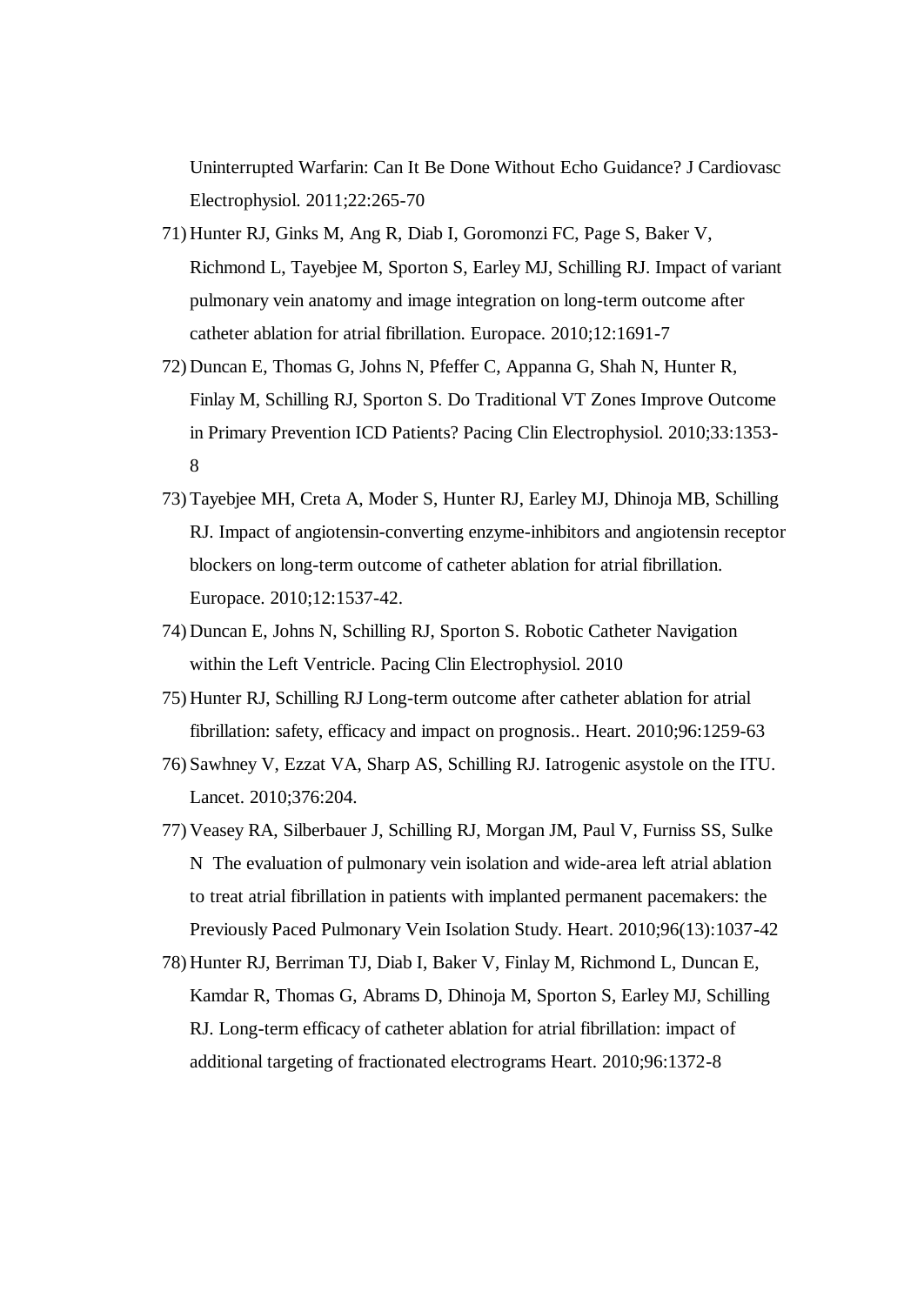- 79) Sawhney V, Thomas G, Webster P, Schilling R.Resolution of Brugada-pattern ECG after withdrawal of the selective serotonin reuptake inhibitor paroxetine. Heart. 2010;96:1165-660.
- 80) Duncan E, Schilling RJ Intracoronary ethanol ablation a novel technique for the ablation of ventricular fibrillation. Heart Rhythm. 2010;7:1131-4
- 81) Opel A, Murray S, Kamath N, Dhinoja M, Abrams D, Sporton S, Schilling R, Earley M Cryoablation versus radiofrequency ablation for treatment of atrioventricular nodal reentrant tachycardia: cryoablation with 6-mm-tip catheters is still less effective than radiofrequency ablation. Heart Rhythm. 2010;7(3):340-3.
- 82) Hunter RJ, Schilling RJ. Termination of atrial fibrillation by flecainide: mechanistic insights from spectral analysis. Europace. 2010;12:453-4.
- 83) Natale A, Raviele A, Al-Ahmad A, Alfieri O, Aliot E, Almendral J, Breithardt G, Brugada J, Calkins H, Callans D, Cappato R, Camm JA, Della Bella P, Guiraudon GM, Haïssaguerre M, Hindricks G, Ho SY, Kuck KH, Marchlinski F, Packer DL, Prystowsky EN, Reddy VY, Ruskin JN, Scanavacca M, Shivkumar K, Soejima K, Stevenson WJ, Themistoclakis S, Verma A, Wilber D; Venice Chart members. Venice Chart International Consensus document on ventricular tachycardia/ventricular fibrillation ablation. J Cardiovasc Electrophysiol. 2010;21(3):339-79.
- 84) Duncan E, Tayebjee M, Schilling RJ. Distinguishing Far-Field Appendage from Local Pulmonary Vein Signal in the Left Upper Pulmonary Vein During Atrial Tachycardia. J Cardiovasc Electrophysiol. 2010;21:469-72.
- 85) Schilling RJ, Sporton SC, Earley MS. The NICE guidelines for percutaneous epicardial catheter ablation of ventricular tachycardia: symptomatic of a guideline-obsessed health service? Heart. 2010;96:229-30.
- 86) Schilling RJ..Cardioversion of atrial fibrillation: the use of antiarrhythmic drugs. Heart. 2010;96:333-8.
- 87) Kamdar R, Frain E, Warburton F, Richmond L, Mullan V, Berriman T, Thomas G, Tenkorang J, Dhinoja M, Earley M, Sporton S, Schilling R. A prospective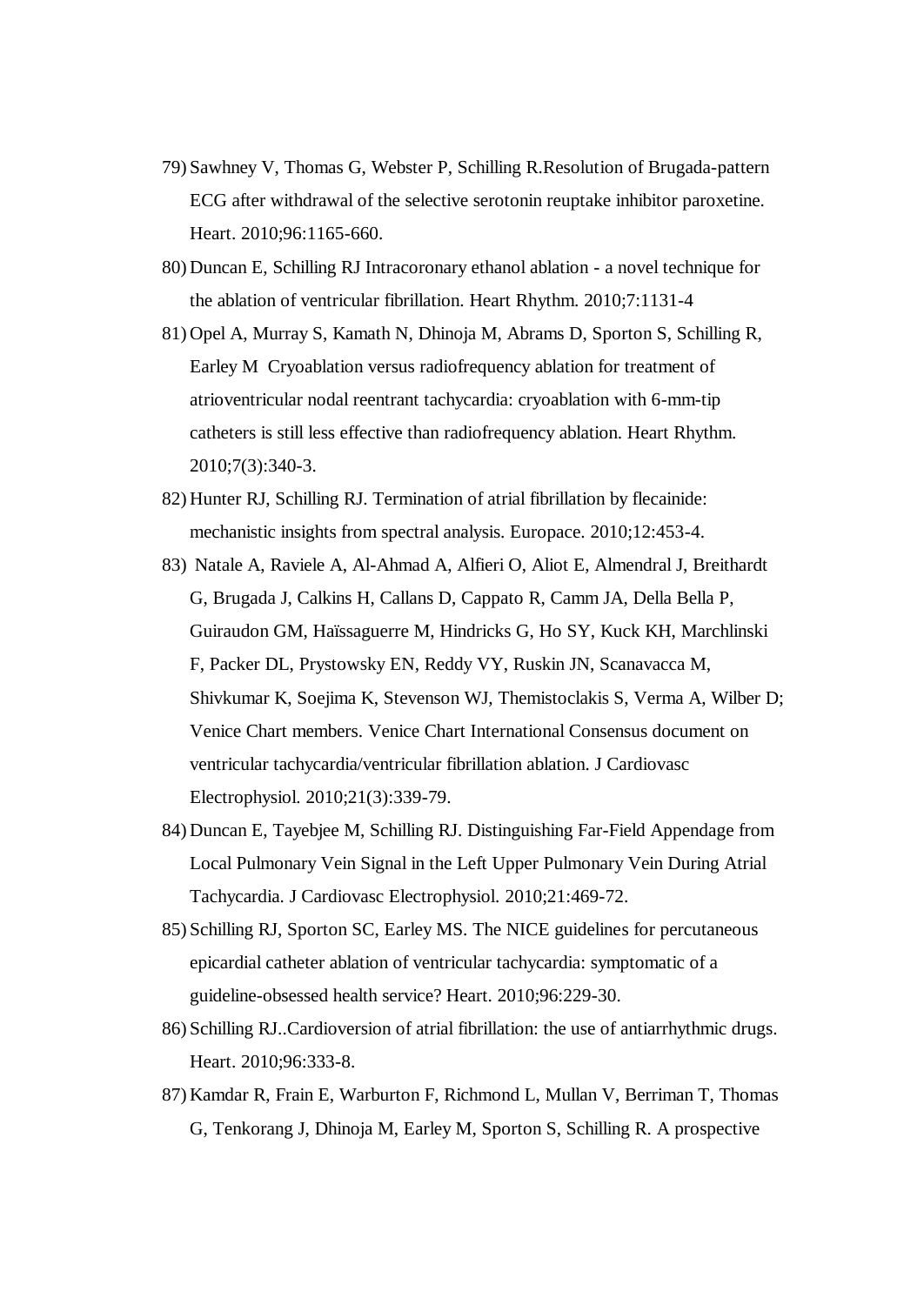comparison of echocardiography and device algorithms for atrioventricular and interventricular interval optimization in cardiac resynchronization therapy. Europace. 2010;12:84-91.

- 88) Finlay M, Sawhney V, Schilling R, Thomas G, Duncan E, Hunter R, Virdi G, Abrams D, Sporton S, Dhinoja M, Earley M. Uninterrupted Warfarin for Periprocedural Anticoagulation in Catheter Ablation of Typical Atrial Flutter: A Safe and Cost-Effective Strategy. J Cardiovasc Electrophysiol. 2010;21:150-4
- 89) Hunter RJ, Diab I, Thomas G, Duncan E, Abrams D, Dhinoja M, Sporton S, Earley MJ, Schilling RJ. Validation of a classification system to grade fractionation in atrial fibrillation and correlation with automated detection systems. Europace. 2009;11:1587-96.
- 90) Hunter RJ, Finlay M, Schilling RJ, Sporton S. A broad complex tachycardia with conflicting information from pacing manoeuvres. Europace. 2009;11:1392-5.
- 91) EHRA/HRS Expert Consensus on Catheter Ablation of Ventricular Arrhythmias: developed in a partnership with the European Heart Rhythm Association (EHRA), a Registered Branch of the European Society of Cardiology (ESC), and the Heart Rhythm Society (HRS); in collaboration with the American College of Cardiology (ACC) and the American Heart Association (AHA). Aliot EM, Stevenson WG, Almendral-Garrote JM, Bogun F, Calkins CH, Delacretaz E, Della Bella P, Hindricks G, Jaïs P, Josephson ME, Kautzner J, Kay GN, Kuck KH, Lerman BB, Marchlinski F, Reddy V, Schalij MJ, Schilling R, Soejima K, Wilber D; European Heart Rhythm Association (EHRA); Registered Branch of the European Society of Cardiology (ESC); Heart Rhythm Society (HRS); American College of Cardiology (ACC); American Heart Association (AHA). Heart Rhythm. 2009;6:886-933.
- 92) Liew R, Baker V, Richmond L, Rajappan K, Gupta D, Finlay M, Thomas G, Earley M, Sporton S, Harris S, Schilling R. A randomized-controlled trial comparing conventional with minimal catheter approaches for the mapping and ablation of regular supraventricular tachycardias. Europace. 2009;11:1057-64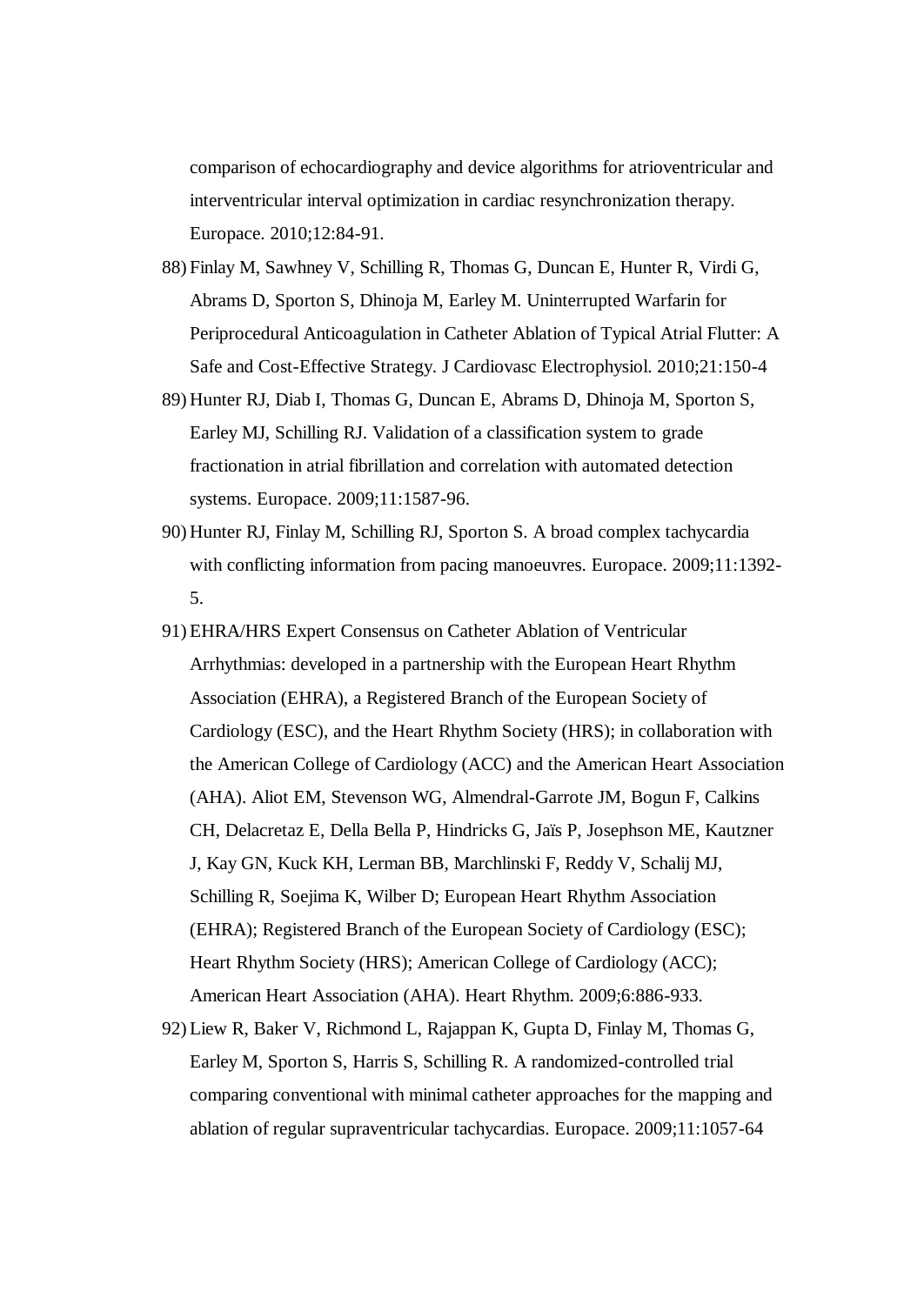- 93) Rajappan K, Baker V, Richmond L, Kistler PM, Thomas G, Redpath C, Sporton SC, Earley MJ, Harris S, Schilling RJ. A randomized trial to compare atrial fibrillation ablation using a steerable vs. a non-steerable sheath. Europace. 2009;11:571-5
- 94) Rajappan K, Kistler PM, Earley MJ, Thomas G, Izquierdo M, Sporton SC, Schilling RJ.Acute and chronic pulmonary vein reconnection after atrial fibrillation ablation: a prospective characterization of anatomical sites. Pacing Clin Electrophysiol. 2008;31:1598-605.
- 95) Kistler PM, Rajappan K, Harris S, Earley MJ, Richmond L, Sporton SC, Schilling RJ. Impact of image integration on catheter ablation of atrial fibrillation using electroanatomic mapping: a prospective randomized study Eur Heart J. 2008;29:3029-36.
- 96) Bardy GH, Lee KL, Mark DB, Poole JE, Toff WD, Tonkin AM, Smith W, Dorian P, Packer DL, White RD, Longstreth WT Jr, Anderson J, Johnson G, Bischoff E, Yallop JJ, McNulty S, Ray LD, Clapp-Channing NE, Rosenberg Y, Schron EB; HAT Investigators. Home use of automated external defibrillators for sudden cardiac arrest. N Engl J Med. 2008;358:1793-804
- 97) Richmond L, Rajappan K, Voth E, Rangavajhala V, Earley MJ, Thomas G, Harris S, Sporton SC, Schilling RJ. Validation of Computed Tomography Image Integration into the EnSite NavX Mapping System to Perform Catheter Ablation of Atrial Fibrillation..J Cardiovasc Electrophysiol. 2008;19:821-7.
- 98) Kamdar RH, Schilling RJ. Percutaneous permanent pacemaker implantation via the azygous vein in a patient with superior vena cava occlusion. Pacing Clin Electrophysiol. 2008;3:386-8
- 99) Kistler PM, Ho SY, Rajappan K, Morper M, Harris S, Abrams D, Sporton SC, Schilling RJ. Electrophysiologic and anatomic characterization of sites resistant to electrical isolation during circumferential pulmonary vein ablation for atrial fibrillation: a prospective study. J Cardiovasc Electrophysiol. 2007;18:1282-8.
- 100) Showkathali R, Earley MJ, Gupta D, Alzetani M, Harris S, Kistler PM, Sporton SC, Schilling RJ. Current case mix and results of catheter ablation of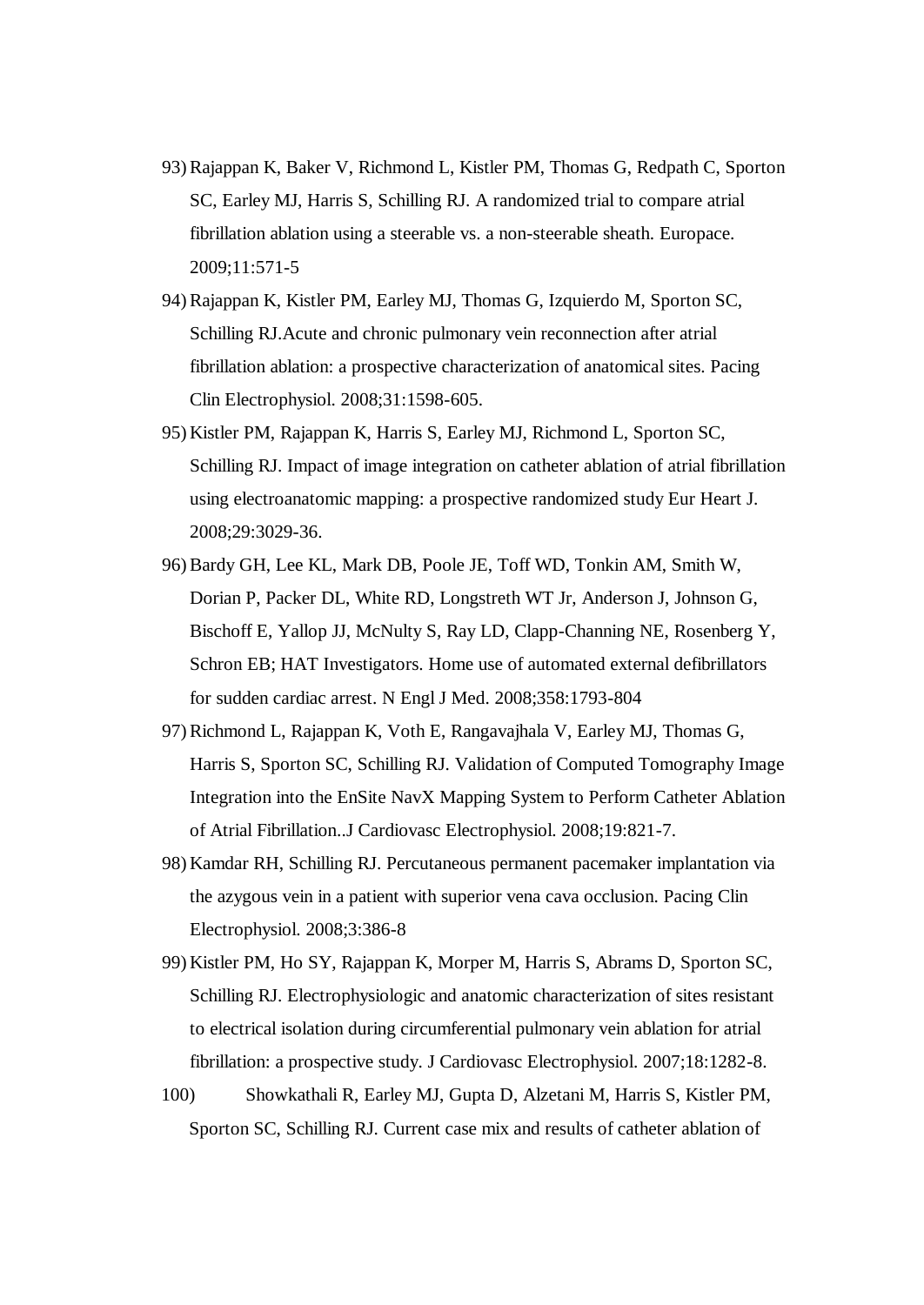regular supraventricular tachycardia: are we giving unrealistic expectations to patients? Europace. 2007;11:1064-8.

- 101) Kistler PM, Schilling RJ, Rajappan K, Sporton SC. Image integration for atrial fibrillation ablation-pearls and pitfalls. Heart Rhythm. 2007;4:1216-1221.
- 102) Rajappan K, Schilling RJ. Non-contact mapping in the treatment of ventricular tachycardia after myocardial infarction. J Interv Card Electrophysiol. 2007 Jun;19:9-18
- 103) Liew R, Rajappan K, Gupta D, Kistler P, Schilling R.Percutaneous epicardial ablation reverses ventricular tachycardia mediated cardiomyopathy. J Interv Card Electrophysiol. 2007;18:265-267.
- 104) Segal OR, Wong T, Chow AW, Jarman JW, Schilling RJ, Markides V, Peters NS, Wyn Davies D.Intra-coronary guidewire mapping-A novel technique to guide ablation of human ventricular tachycardia. J Interv Card Electrophysiol. 2007;18:143-154.
- 105) Natale A, Raviele A, Arentz T, Calkins H, Chen SA, Haissaguerre M, Hindricks G, Ho Y, Kuck KH, Marchlinski F, Napolitano C, Packer D, Pappone C, Prystowsky EN, Schilling R, Shah D, Themistoclakis S, Verma A. Venice Chart international consensus document on atrial fibrillation ablation. J Cardiovasc Electrophysiol. 2007;18:560-80.
- 106) Abrams DJ, Earley MJ, Sporton SC, Kistler PM, Gatzoulis MA, Mullen MJ, Till JA, Cullen S, Walker F, Lowe MD, Deanfield JE, Schilling RJ. Comparison of noncontact and electroanatomic mapping to identify scar and arrhythmia late after the Fontan procedure. Circulation. 2007;115:1738-46.
- 107) Lane RE, Chow AW, Mayet J, Francis DP, Peters NS, Schilling RJ, Davies DW.The interaction of interventricular pacing intervals and left ventricular lead position during temporary biventricular pacing: evaluated by tissue Doppler imaging. Heart. 2007;93:1426-32.
- 108) Rajappan K, Sporton SC, Schilling RJ. Left atrial tachycardia and inferior vena cava thrombotic occlusion complicating atrial fibrillation ablation successfully treated from the right subclavian vein. Heart. 2007;93:28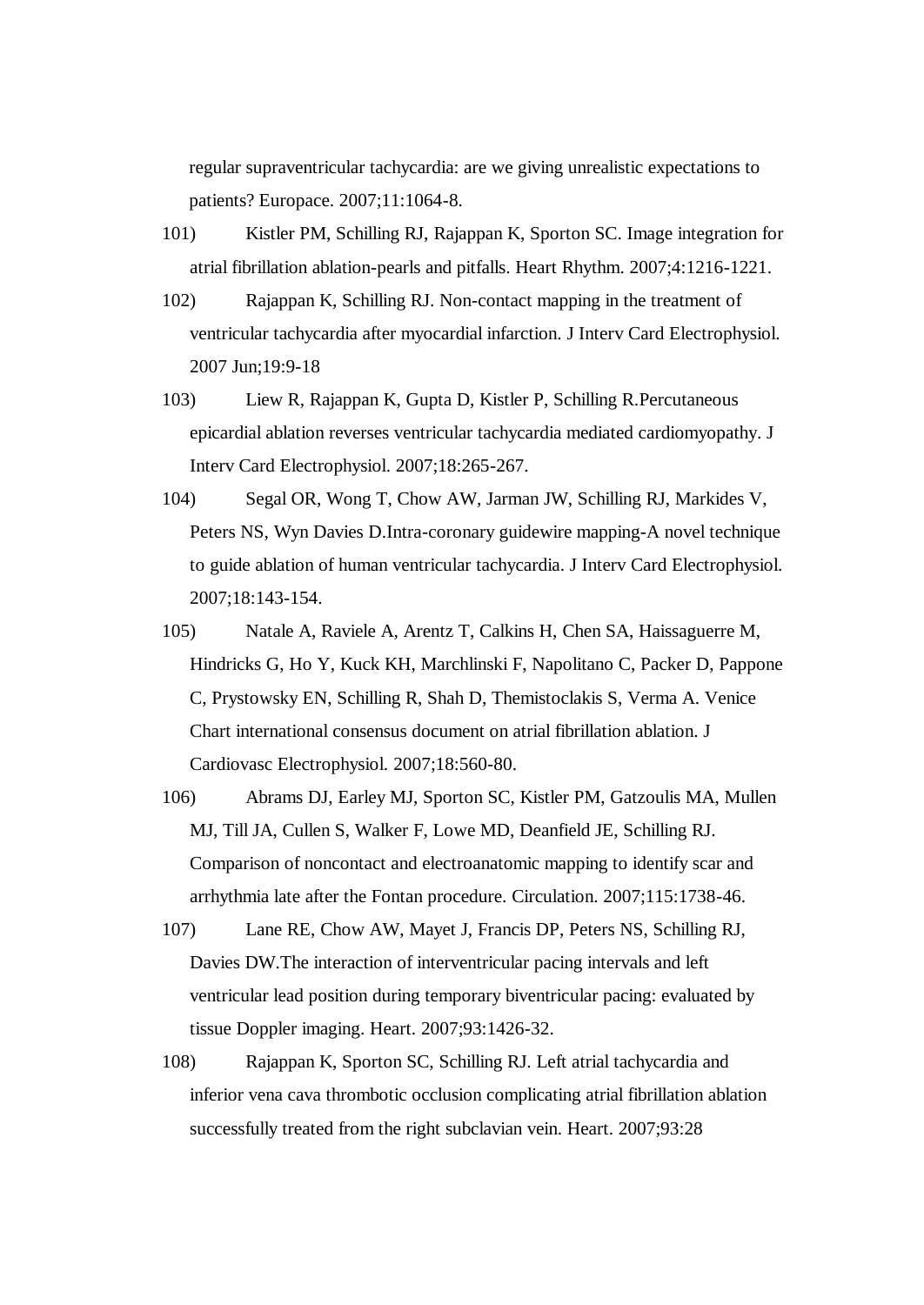- 109) Gupta D, Earley MJ, Haywood GA, Richmond L, Fitzgerald M, Kojodjojo P, Sporton SC, Peters NS, Broadhurst P, Schilling RJ. Can atrial fibrillation with a coarse electrocardiographic appearance be treated with catheter ablation of the tricuspid valve-inferior vena cava isthmus? Results of a multicentre randomised controlled trial. Heart. 2006;93:688-93.
- 110) Gupta D, Al-Lamee RK, Earley MJ, Kistler P, Harris SJ, Nathan AW, Sporton SC, Schilling RJ. Cryoablation compared with radiofrequency ablation for atrioventricular nodal re-entrant tachycardia: analysis of factors contributing to acute and follow-up outcome. Europace. 2006;8:1022-6.
- 111) Abrams DJ, Earley MJ, Sporton SC, Schilling RJ. Successful ablation of atrioventricular nodal reentry tachycardia following the atriopulmonary Fontan procedure. Europace. 2006;8:907-10
- 112) Earley MJ, Abrams DJ, Sporton SC, Schilling RJ. Validation of the noncontact mapping system in the left atrium during permanent atrial fibrillation and sinus rhythm. J Am Coll Cardiol. 2006;48:485-91
- 113) Kistler PM, Rajappan K, Jahingir M, Earley MJ, Harris S, Abrams D, Gupta D, Liew R, Ellis S, Sporton SC, Schilling RJ. The impact of CT image integration into an electroanatomic mapping system on clinical outcomes of catheter ablation of atrial fibrillation. J Cardiovasc Electrophysiol. 2006;17:1093-101.
- 114) Kistler PM, Earley MJ, Harris S, Abrams D, Ellis S, Sporton SC, Schilling RJ. Validation of Three-Dimensional Cardiac Image Integration: Use of Integrated CT Image into Electroanatomic Mapping System to Perform Catheter Ablation of Atrial Fibrillation. J Cardiovasc Electrophysiol. 2006;17:341-8.
- 115) Earley MJ, Showkathali R, Alzetani M, Kistler PM, Gupta D, Abrams DJ, Horrocks JA, Harris SJ, Sporton SC, Schilling RJ. Radiofrequency ablation of arrhythmias guided by non-fluoroscopic catheter location: a prospective randomized trial. Eur Heart J. 2006;27:1223-9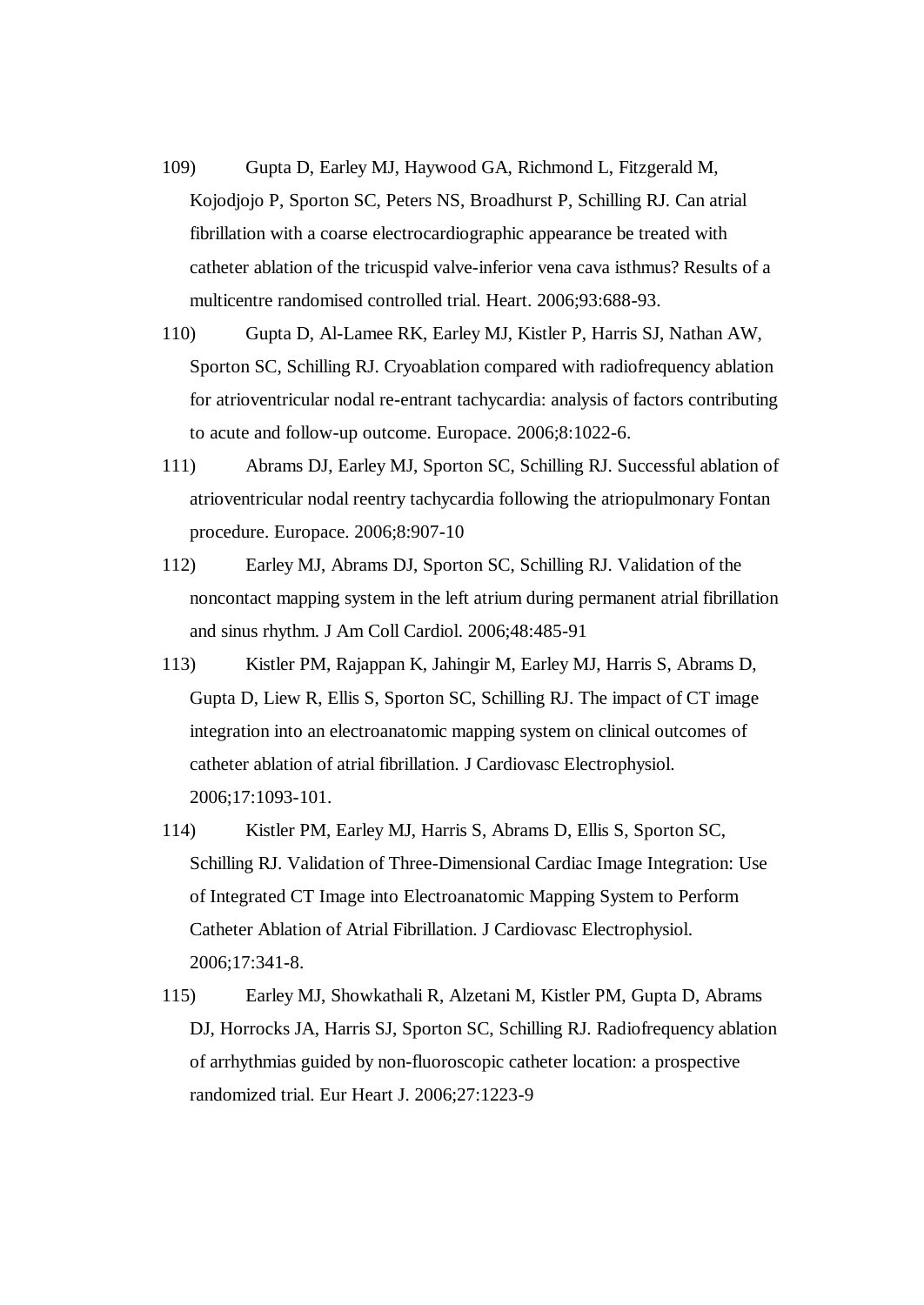- 116) Earley MJ, Abrams DJ, Staniforth AD, Sporton SC, Schilling RJ. Catheter ablation of permanent atrial fibrillation: medium term results. Heart. 2006;92:233-8
- 117) Kistler PM, Schilling RJ. Non-pharmacological treatment of arrhythmias. Br J Hosp Med.2005;66:692-5
- 118) Earley MJ, Schilling RJ. Catheter and surgical ablation of atrial fibrillation. Heart. 2006;92:266-74.
- 119) Abrams D, Schilling R. Mechanism and mapping of atrial arrhythmia in the modified Fontan circulation. Abrams D, Schilling R. Heart Rhythm. 2005;2:1138-44.
- 120) Segal OR, Chow AW, Markides V, Schilling RJ, Peters NS, Davies DW. Long-term results after ablation of infarct-related ventricular tachycardia. Heart Rhythm. 2005;2:474-82.
- 121) Staniforth AD, Sporton SC, Early MJ, Wedzicha JA, Nathan AW, Schilling RJ. Ventricular arrhythmia, Cheyne-Stokes respiration and death: observations from patients with defibrillators. Heart. 2005;91:1418-22.
- 122) Archbold RA, Robinson NM, Schilling RJ. Radial artery access for coronary angiography and percutaneous coronary intervention. BMJ 2004;329:443-6
- 123) Sporton SC, Earley MJ, Nathan AW, Schilling RJ. Electroanatomic vs. fluoroscopic mapping for catheter ablation procedures: a prospective randomised study. J Cardiovasc Electrophysiol. 2004;15:310-5.
- 124) Schilling RJ. Non-contact mapping of the left ventricle and new insights into the mechanisms for success of biventricular pacing. Heart. 2004;90:3-4.
- 125) Staniforth AD, Sporton SC, Robinson NM, Cooper J, Earley MJ, Nathan AW, Schilling RJ. Is there a sex bias in implantable cardioverterdefibrillator referral and prescription? Heart. 2004;90:937-8.
- 126) Sporton SC, Davies DW, Earley MJ, Markides V, Nathan AW, Schilling RJ. Catheter inversion: a technique to complete isthmus ablation and cure atrial flutter. Pacing Clin Electrophysiol. 2004;27:775-8.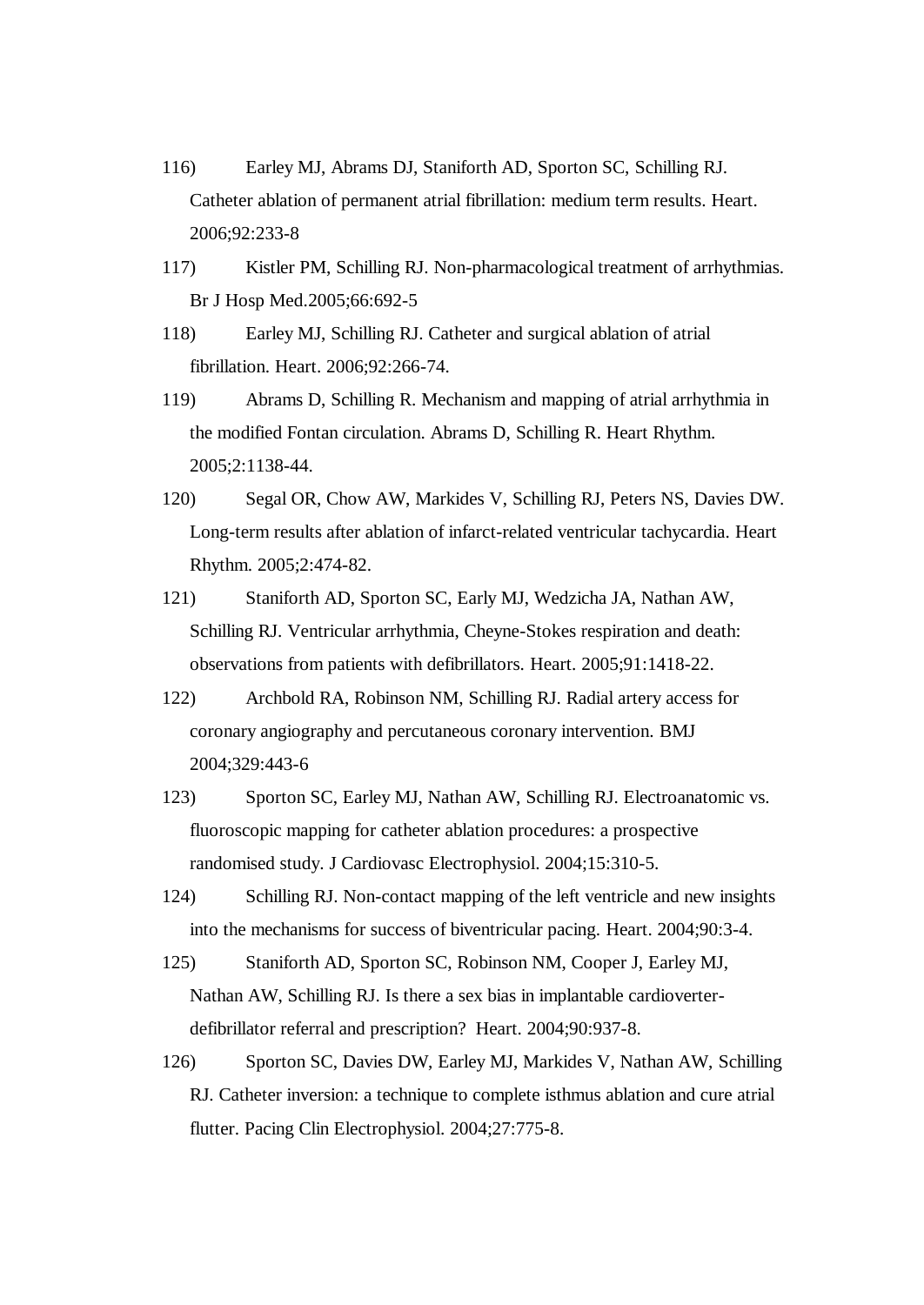- 127) Archbold RA, Schilling RJ. Atrial pacing for the prevention of atrial fibrillation after coronary artery bypass graft surgery: a review of the literature. Heart. 2004;90:129-33.
- 128) Staniforth AD, Schilling RJ. Reuse of Occluded Veins During Permanent Pacemaker Lead Extraction: A New Indication for Femoral Lead Extraction. Indian Pacing Electrophysiol. J. 2002;2:97
- 129) Markides V, Schilling RJ. Atrial fibrillation: classification, pathophysiology, mechanisms and drug treatment. Heart. 2003;89:939-43.
- 130) Sporton S, Schilling R. Developments in clinical electrophysiology. Hosp Med. 2003;64:70-1
- 131) Markides V, Schilling RJ, Ho SY, Chow AWC, Davies DW, Peters NS. Characterization of left atrial activation in the intact human heart. Circulation. 2003;107:733-9.
- 132) Chow AWC, Schilling RJ, Davies DW, Peters NS. Characteristics of wave front propagation in reentrant circuits causing human ventricular tachycardia. Circulation. 2002;105:2172-8.
- 133) Dalby MC, Schilling RJ. Lesson of the issue: Transection, migration and recovery of a peel-away introducer sheath during permanent pacemaker implantation. Europace. 2002;4:159-60.
- 134) Peters NS, Schilling RJ, Kanagaratnam P, Markides V. Atrial fibrillation: strategies to control, combat, and cure. Lancet 2002;35:593-603
- 135) Schilling RJ. Which patient should be referred to an electrophysiologist : supraventricular tachycardia. Heart 2002;87:299-304.
- 136) Schilling R. Replacement of extracted permanent pacemaker or defibrillator leads by cannulation of veins using the femoral "drag-through" technique. . Heart 2002;87:276-278.
- 137) Schilling R. Can catheter ablation cure postinfarction ventricular tachycardia? Eur Heart J 2002;23:352-354.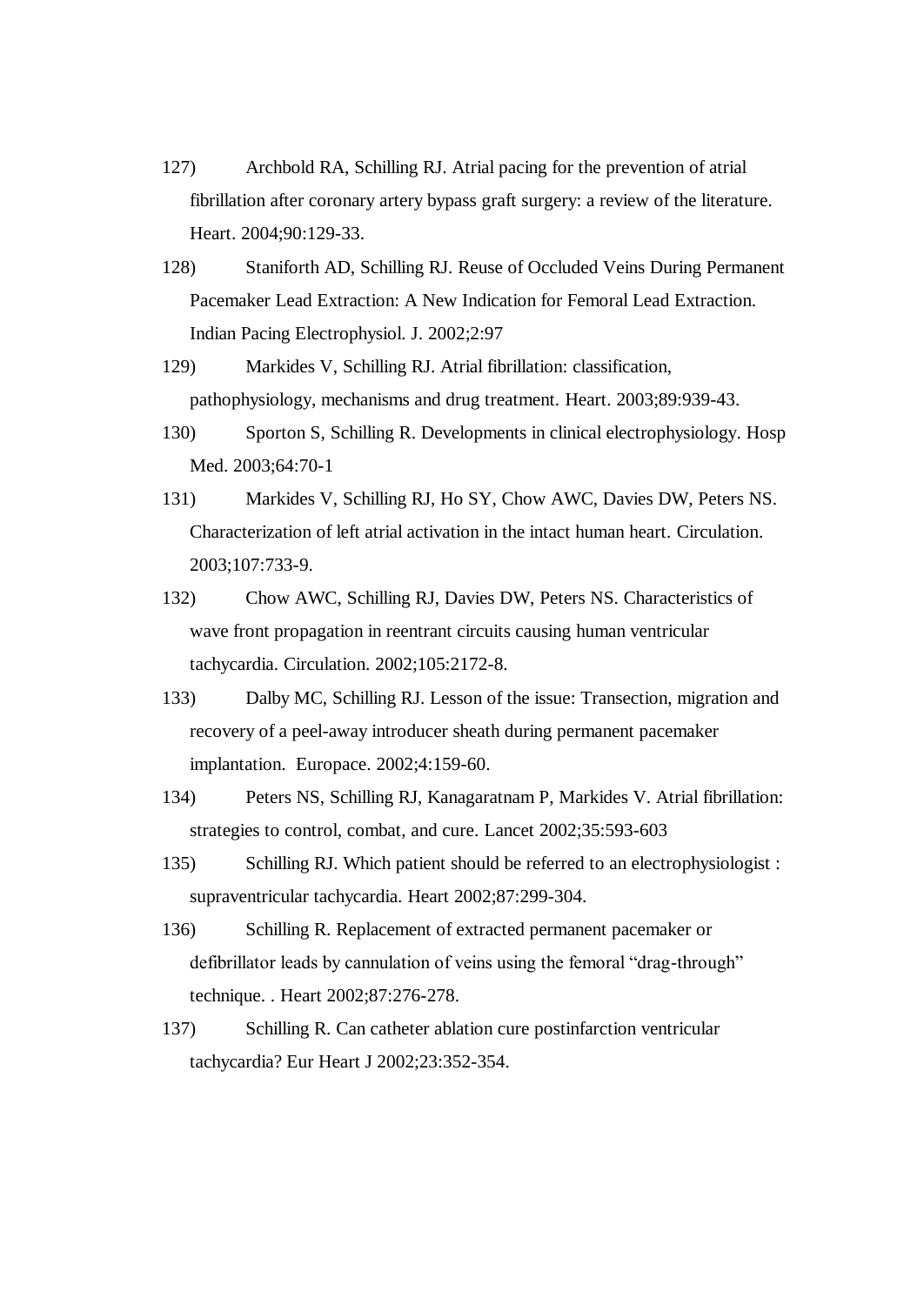- 138) Chow AC, Schilling RJ, Peters NS, Davies DW. Catheter ablation of ventricular tachycardia related to coronary artery disease: the role of noncontact mapping. Curr Cardiol Reports 2000;2:529-536.
- 139) Schilling RJ, Peters NS. An introduction to catheter ablation of arrhythmias. Br J Cardiol 2000;7:594-599.
- 140) Schilling RJ, Peters NS, Goldberger J, Kadish AH, Davies DW. Characterization of the anatomy and conduction velocities of the human right atrial flutter circuit determined by noncontact mapping. JACC 2001;38:385-393.
- 141) Kanagaratnam P, Peters N, Schilling RJ. Implantable cardiac defibrillators. Br J Cardiol 2000;7:145-148.
- 142) Schilling RJ, Kadish AH, Peters NS, Goldberger J, Davies DW. Endocardial mapping of atrial fibrillation in the human right atrium using a noncontact catheter. Eur Heart J 2000;21:550-564.
- 143) Kanagaratnam P, Markides V, Lamb DW, Schilling RJ, Davies DW, Chow AWC, Patel P, Peters NS. Human atrial activation mapping: the role of structure and ultrastructure. G Ital Cardiol 1999;29:333-337.
- 144) Chow AC, Schilling RJ, Peters NS, Davies DW. Non-contact mapping. How does this affect our ability to ablate difficult arrhythmias. G Ital Cardiol 1999;29:337-340.
- 145) Schilling RJ, Peters NS, Davies DW. Non-Contact mapping of cardiac arrhythmias. Journal of Electrocardiology 1999;32:13-15.
- 146) Lamb D, Schilling R. Who's for a pacemaker? Br J Cardiol 1999;6: 580- 582
- 147) Schilling R, Peters N. Insertion of permanent pacemakers. Br J Cardiol 1999;6: 550-6
- 148) Schilling RJ, Davies DW, Peters NS. Clinical developments in cardiac activation mapping. Eur Heart J 2000;21:801-807.
- 149) Schilling RJ.Pacing lead entanglement in the tricuspid valve apparatus during implantation. Europace 1999;1:201.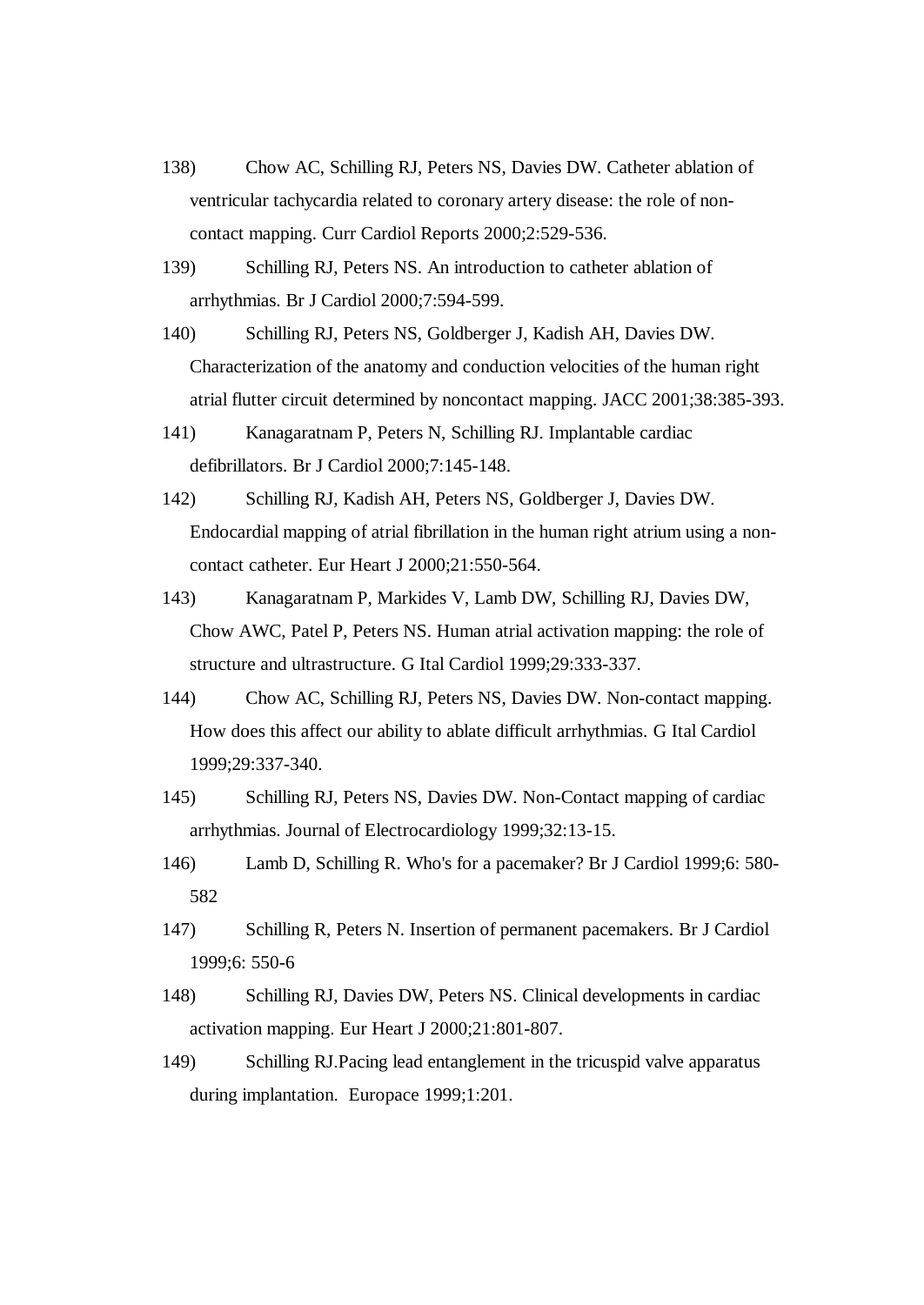- 150) Schilling RJ, Peters NS, Davies DW. Feasibility of a non-contact catheter for endocardial mapping of human ventricular tachycardia. Circulation 1999;99:2543-2552.
- 151) Schilling RJ, Peters NS, Davies DW. Mapping and ablation of ventricular tachycardia with the aid of a non-contact mapping system. Heart 1999;81:570-576.
- 152) Schilling RJ, Peters NS, Davies DW. Simultaneous endocardial mapping in the human left ventricle using a noncontact catheter: comparison of contact and reconstructed electrograms during sinus rhythm. Circulation 1998;98:887- 898.
- 153) Schilling RJ, Davies DW, Peters NS. Characteristics of Sinus Rhythm Electrograms at Sites of Ablation of Ventricular Tachycardia Relative to All Other Sites: a Non-Contact Mapping Study of the Entire Left Ventricle. J Cardiovasc Electrophysiol 1998;9:921-933.
- 154) Peters NS, Jackman W, Schilling RJ, Beatty G, Davies DW. Human Left Ventricular Endocardial Activation Mapping using a Novel Non-Contact Catheter. Circulation 1997;95:1658-1660.
- 155) Schilling RJ, Davies DW. Intracardiac Electrophysiology, Ablation and Implantable Cardiac Defibrillators. Medicine 1998;26(1):164-170.
- 156) Burn S, Schilling RJ, Kaye GC. Cardiac syncope due to transient coronary artery occlusion: the role of percutaneous angioplasty. Post Grad Med J 1998;74:361-362.
- 157) Schilling RJ, Kaye GC. Epidemiology and management of Sudden Cardiac Death. Hospital Medicine 1998;59:116-120.
- 158) Schilling RJ, Kaye GC. Atrial Flutter associated with a large paraoesophageal hernia. PACE 1998;21:1303-1306.
- 159) Schilling RJ, Norell MS. Coronary artery disease in identical twins. European Heart Journal 1995;16: 134-135.
- 160) Schilling RJ, Francis CM, Shaw TRD, Norell MS. Inoue balloon rupture during dilation of calcified mitral valves. British Heart Journal 1995;73(4):390.